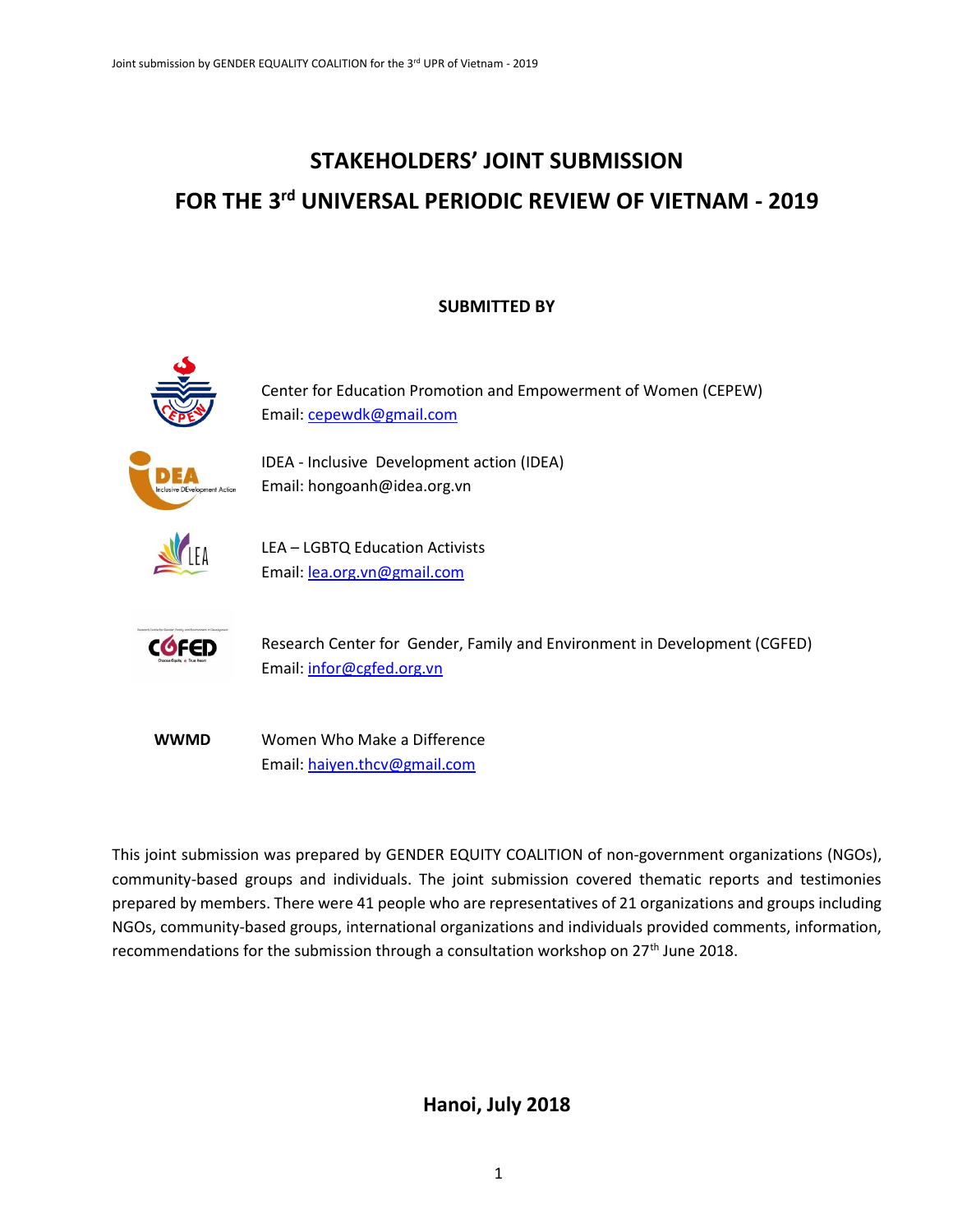#### **I. INITIATIVES TO PROMOTE WOMEN'S RIGHTS & GENDER EQUALITY AND ACHIEVEMENTS**

- **1. The Government has adopted the action plan to promote gender equality and worked on the revision and supplement of the laws.** Since 2014, the Government has promulgated a number of legal instruments to promote gender equality<sup>1</sup> and implementing the CEDAW Committee's concluding observations<sup>2</sup>.
- **2. Achievements of non-governmental organizations and networks.** Non-governmental organizations have implemented various initiatives to educate the public about gender equality, protection of the rights of vulnerable women and girls, prevention of gender-based violence. They also contributed greatly to the process of reforming laws and policies. New youth groups and networks have been formed to promote gender equality.
- **3. Increased dialogues between government representatives and non-governmental organizations working on women rights,** most notably on raising the public's awareness on CEDAW and the Law on Gender Equality, in the consideration of the signing of ILO conventions on worker rights or on the drafting of the Law on Access to Information.

### **II. GENDER NORMS AND GENDER DISCRIMINATIONS**

**4. Lack of a comprehensive legal framework that prohibits all forms of discrimination** as set out in the UN Conventions and other human rights mechanisms.<sup>3</sup> The provision of non-discrimination in the Constitution 2013 is incompatible with the scope of non-discrimination as expressed in UN-Human Rights Treaties.<sup>4</sup> Discriminatory clauses exist in different Laws, including: **The Marriage and Family Law** (revised in 2014) differentiates marital age between males (20 years-old) and females (18 years-old),<sup>5</sup> and mentions genderrole concepts of women<sup>6</sup> or despite CEDAW's recommendations (2007)<sup>7</sup>; **The Labor Code** contains provisions that discriminate on the ground of sex and reinforce gender stereotypes: Different retirement age between men (60) and women (55).<sup>8</sup> The law also provides a list of jobs in which the employment of female is prohibited.<sup>9</sup> These regulations received particular concerns and recommendations to revise by CEDAW (2001)<sup>10</sup> and CESCR (2014),<sup>11</sup> yet they prevail. Some of the other provisions of this Code also reinforce gender stereotypes about women's carework responsibity<sup>12</sup>. As the Labour Code is under revision, MOLISA proposes a roadmap to raise retirement age by 2021 which would still differentiate between men and women.<sup>13</sup> **The Law on Children (2016)** does not provide clear forbidden grounds of discrimination against children.**<sup>14</sup> Lack of non-discrimination regulations in legal framework for Election**<sup>15</sup> as the principle has been removed from the electoral rights provisions of Article 27 of the Constitution 2013<sup>16</sup> and the Election Law of 2015.

- Adopt a Law on Anti-discrimination in accordance with Article 1 of CEDAW and Article 2 of the ICCPR, ICESCR, CERD, CRC and CRPD, including specific measures and punishment for violations.
- Implement training programs for policy makers in the legislative, executive and judicial branches about the obligations of the Member State on the non-discrimination principles of CEDAW and other international human rights conventions.
- Revise all discriminatory laws and regulations to comply with international human rights standards, including: Remove the discriminatory provisions that reinforce gender stereotypes in the Law on Marriage and Family Law to ensure compliance with Article 16 of CEDAW and the General Recommendation No.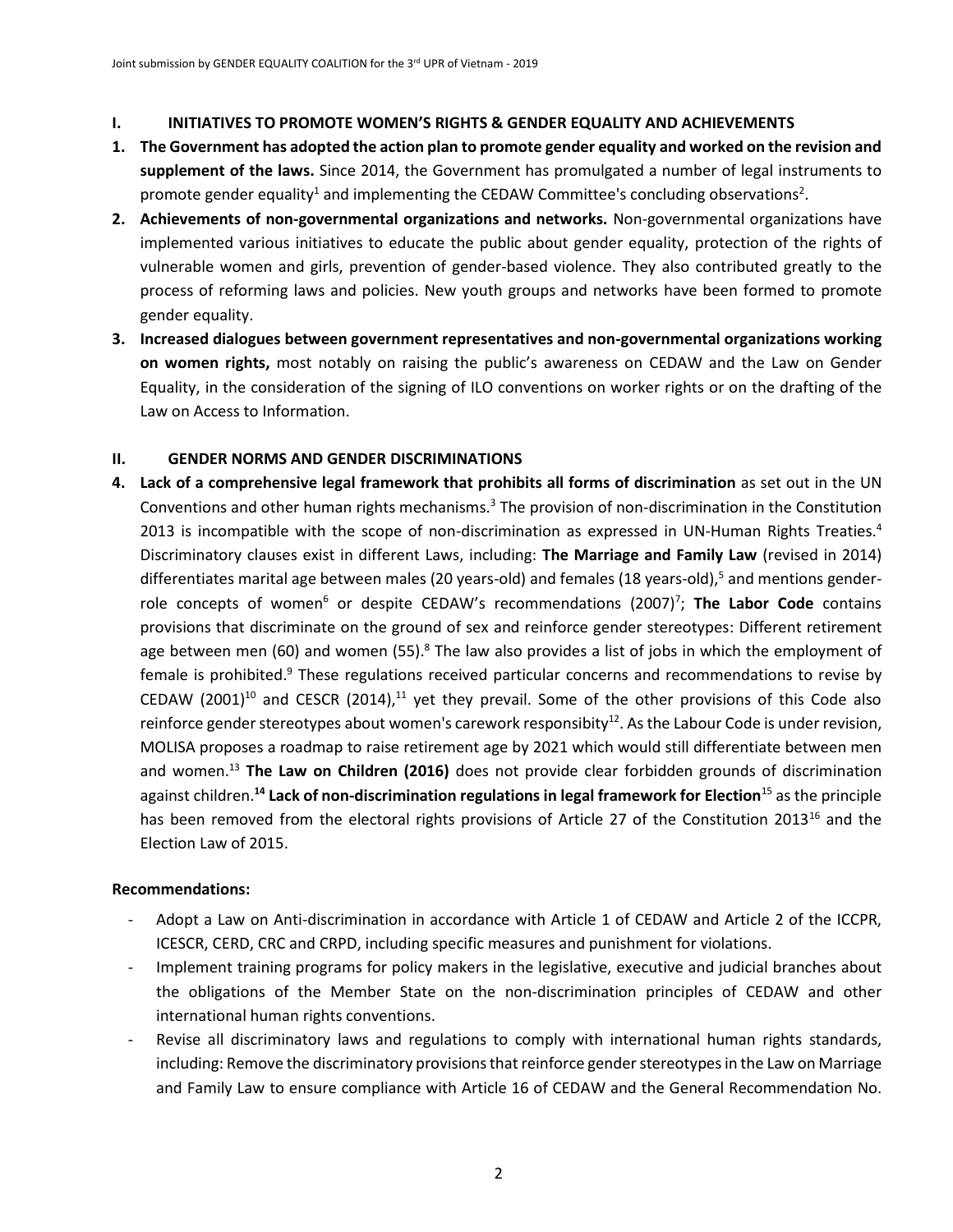21 of the CEDAW Committee on Equality in Marriage and Family Relations; Revise the Labor Code according to CEDAW Committee's concluding comment No 271 for Vietnam in 2001;<sup>17</sup> Review and revise the Law on Children 2016 to protect the child from recognised forms of discriminations inline with CRC.

- Amend Article 16 of the Constitution 2013 to incorporate the principle of non-discrimination in the legal framework on election, following Article 2 of the ICCPR, Article 1CEDAW and other human rights treaties to which Vietnam is a member.
- **5. Reinforced gender norms and stereotypesin textbooks and media.** Research conducted from 2009 to 2010 indicated the prevalence of gender-biased content and images in textbooks.<sup>18</sup> A rapid review of elementary textbooks by our research team confirmed this trend.<sup>19</sup> Other educational materials by private companies would include similar stereotypes in contents and illustrations.<sup>20</sup> Studies from 2010 to 2012 indicated that men are more dominant in news stories and media products where gender norms are further reinforced.<sup>21</sup> A rapid test of commercials on a national TV channel in two days in 2018 against gender stereotypes (which is forbidden by Law on Advertisement<sup>22</sup>) confirmed this trend.<sup>23</sup> In this test, only 1.16% of the advertisements showed non-traditional role such as male involvement in housework as part of their responsibilities.<sup>24</sup> Such practices were also observed in TV's gameshows and entertainment programs.<sup>25</sup> In addition, news stories tends to depict female leaders attaching to traditional roles such as caring for family, children, housework. 26

- Provide effective measures including accessible complaint mechanism for victims of gender discrimination and their representatives, and sanctions on violations of non-discrimination.
- Provide trainings on gender equality in accordance with the CEDAW standards for civil servants, journalists and media managers, using hands on tool such as the Gender-Sensitive Indicators for Media.<sup>27</sup>
- Ensuring that the principle of substantive gender equality and non-discrimination on all grounds, including non-discrimination on the basis of sexual orientation and gender identity is applied in the process of formulating and reforming the educational program under the Circular No. 14/2017/TT-BGDDT<sup>28</sup>
- **6. Government-funded propagandas and projects re-inforced gender stereotypes.** For instance, the campaign by the Vietnam General Confederation of Labour for women members introduced since 1989 encourages women employees to register to be "excellent in public, responsible at home". While there was no similar qualification required for men, the campaign has been continuously promoted in all sectors without being evaluated or adjusted from gender equality perspective.<sup>29</sup> The Women's Union' mass communication project on "Four virtues: Self confidence - Self respect - Kindness and Diligence" approved by a Prime Minister's Decision<sup>30</sup> or a movement on "Families with 5-no and 3-clean"(started in 2010 and remained central to the Women's Union agenda in 2012 - 2017)<sup>31</sup> or the project "Supporting the development of private child care groups/centres in exporting processing and industrial zones by 2020" targeting at 95% of mothers in industrial and export processing areas to raise their awareness on child-care and children's development<sup>32</sup> provides more responsibilities on women and did not address men's roles and responsibilities, in many cases became a doubled criteria for women. It became a barrier to participate in the public life for a woman as she would need to fulfil double role at both public and private spheres.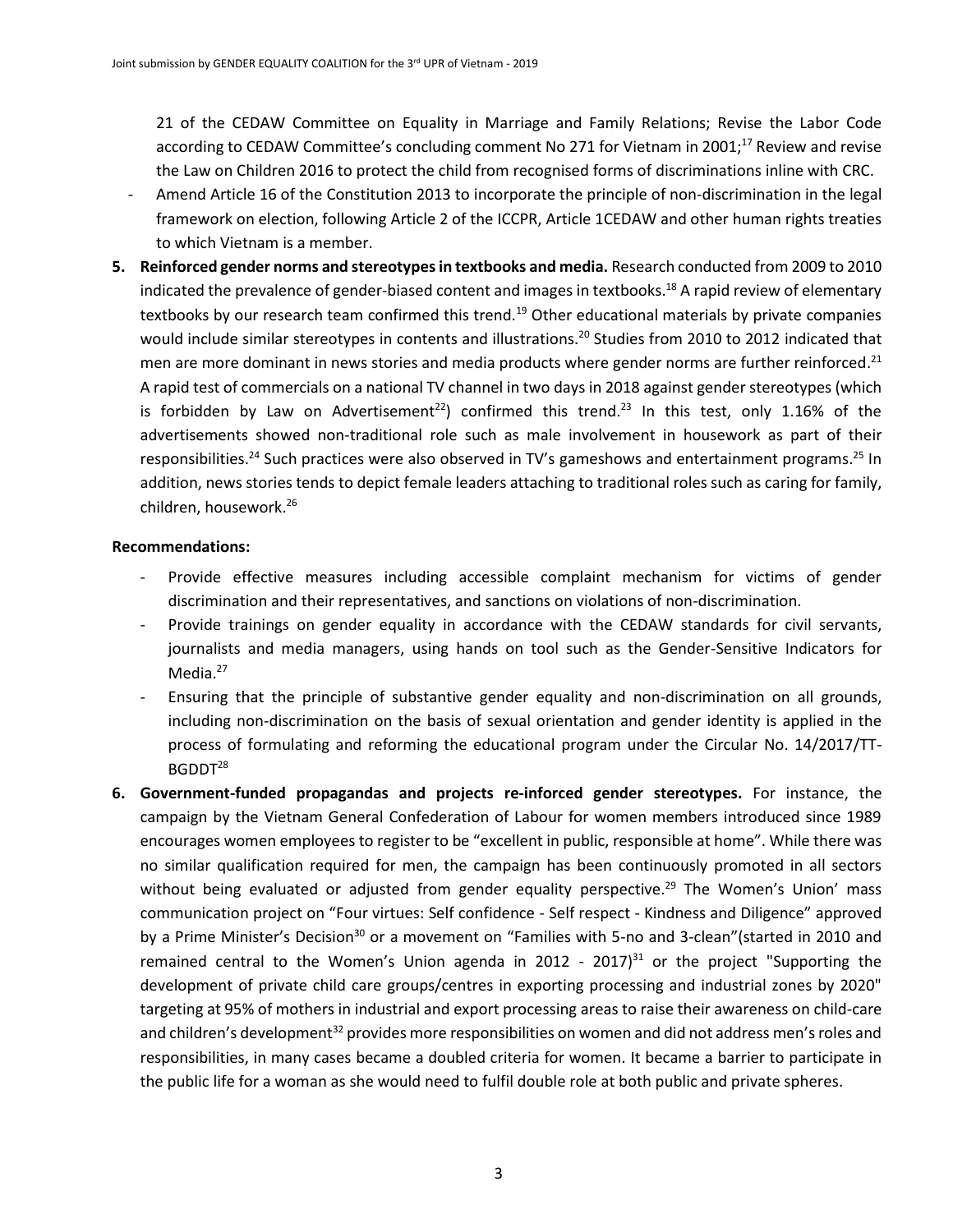**Recommendation:** Review and adjust all state-funded projects and campaigns towards women using to ensure that all stereotypes of gender roles are eliminated.

#### **III. WOMEN AND ELECTIONS**

**7. Gender inequality was reproduced in the electoral process.** 5/21 members of the National Election Council 2016 were women, account for 23.8%.<sup>33</sup> In some provinces, women accounted from as low as 3.7%<sup>34</sup> to no more than 30% in the election committees. Regarding election candidates, no specific quota but a general direction of "make sure there are women in the list of nomination for the National Assembly" by 18 agencies and organizations of the Government or to "have women in the list of candidates" of 31 candidates nominated by the Farther Land Front and its member organizations. There is no suggested quotas on female candidates for other agencies.<sup>35</sup> As men takes a majority of leadership positions, fewer women were nominated to powerful groups**<sup>36</sup>** of candidates in the election, therefore reproduced gender inequality in the electoral process. In the Election 2016, women accounted 38,97% candidates at all levels, but only 14.72% of those powerful groups of candidates introduced by national agencies, while 46.06% candidates nominated by local agencies were women.<sup>37</sup> As a result, the percentage of national assembly delegates for course XIV and people's council delegates in the course 2011 - 2016 do not meet the expected target of 30%. $^{38}$  In 2016, 26.8% of elected candidates were women. $^{39}$ 

- Adopt a quota on ratio of each gender in the election committees not lower than 30%; Introduce a requirement on gender balance in the leadership positions of election committees.
- Amend the conditions and criteria for candidates of the National Assembly and People's Council delegates to ensure the right to stand for election and to nominate candidates by voters; Ensure no one is discriminated or excluded from the election process.
- Ensure that voters have the right to directly nominate candidates of their choice.
- Introduce affirmative actions to ensure each gender in each electorate should be no less than 45%.
- **8. Uncontrolled practice of proxy voting affected the principles of universal, direct and confidential vote.** Law on Election 2015 does not require to check ID of voters before giving them the voting registration card and during the voting process. While it was reported that 99.35% voters cashed their votes, $40$  it was also admitted by the General Secretary of the National Assembly - Administrative Clerk of the National Election Council that "family voting or proxy voting" had not been controlled.<sup>41</sup> The observation report made by youth group conducted in 2016 also showed that 23.2% of voters did not vote. Among those who did not vote, 63.6% did not ask support from others and 30.3% asked helps from others to vote, while 6.3% do not want to answer. The majority of supporters are relatives (75%) then friends (6.3%) and others (18.8%).<sup>42</sup>
- **9. The ballot counting were not done in public and prelliminary results at grassroot levels were not published immediately.** The ballot counting is required to be done at the election unit right after the voting completed, with witness from two voters, journalists, candidates and their designated representatives.<sup>43</sup> As ballot counting was not done in public, it was difficult to monitor the count of the preliminary result of at the grassroot level, while there was no requirement to publish such result immediately.<sup>44</sup> In practice, the result of the election for NA deputies was publicized on 8/6/2016, 17 days after the election day.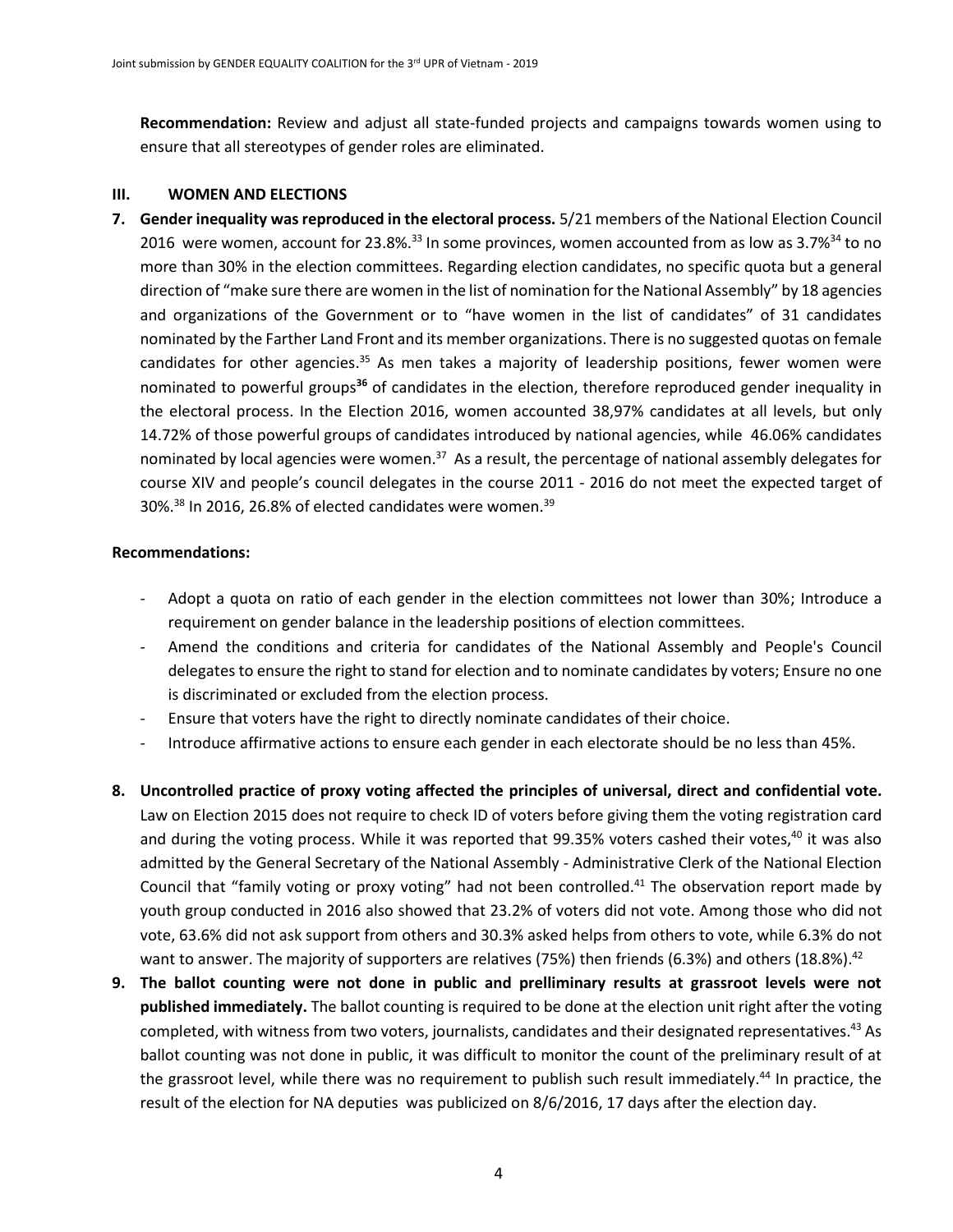#### **Recommendations:**

- Adopt the practice of ballot counting in public and immediately release the preliminary result at the grassroot level after the public ballot counting;
- Introduce measures to prevent proxy voting, including a protocol to check ID card together with voter resgistration before cashing the ballot.
- Give legitimacy and space for civil society organizations working on gender equality and women rights to conduct communication and education on fair and free election, and monitoring election.

#### **IV. WOMEN PARTICIPATION IN THE PUBLIC SECTOR**

**10. Imbalance of ratio of female-male teachers at the school system.** While the percentage of female teachers at college and university levels were respectively 49.8% (school year 2014-2015) and 47% (2015-2016), this number at highschool, primary school and pre-school increased to 68.6%, 73% and 99.7% respectively.<sup>45</sup>

**Recommendation:** Adopt temporary special measures to ensure gender-balance in the employment of the education sector at different levels.

**11. Discrimination in the enrolment in the universities and colleges on military, public security, procuracy and**  justice. Clause 3, Article 3, Circular 17/2016/TT-BQP<sup>46</sup> dated 11 March 2016 on guideline for enrolment in the army universities and colleges have regulation on enrolment quota of 10% women<sup>47</sup> and no more than 6% women in the total enrolment for information technology, telecommunication, biomedical electronics, military engineering at Academy of Military Techniques. Those targets are also aplied to all universities and colleges on public security, people's police and fire control. In addition, the University of Procuracy, for instance, does not specify quotas of male or female students but provides differentiated requirements such as higher enrollment exam results for female candidates than male. This insitution announced that people with disabilities are not eligible for enrollment.<sup>48</sup>

**Recommendation:** Assess discriminatory regulations and practices in the enrolment in universities and colleges, especially at public institutions on public security, military and the justice sector, and take actions to ensure fair and equal opportunities for all.

**12. Lack of statistical data on female staff as public servants** from the main portal of information on public servants at the Ministry of Home Affairs,<sup>49</sup> nor from the General Statistics Office and a few other ministries<sup>50</sup>.

**Recommendation:** Make available records of the public servants disaggregated by sex, ethnic minorities and religious minorities on the website and Statistical Yearbook of ministries and relevant agencies, especially, the website of the General Statistics Office and Ministry of Home Affairs.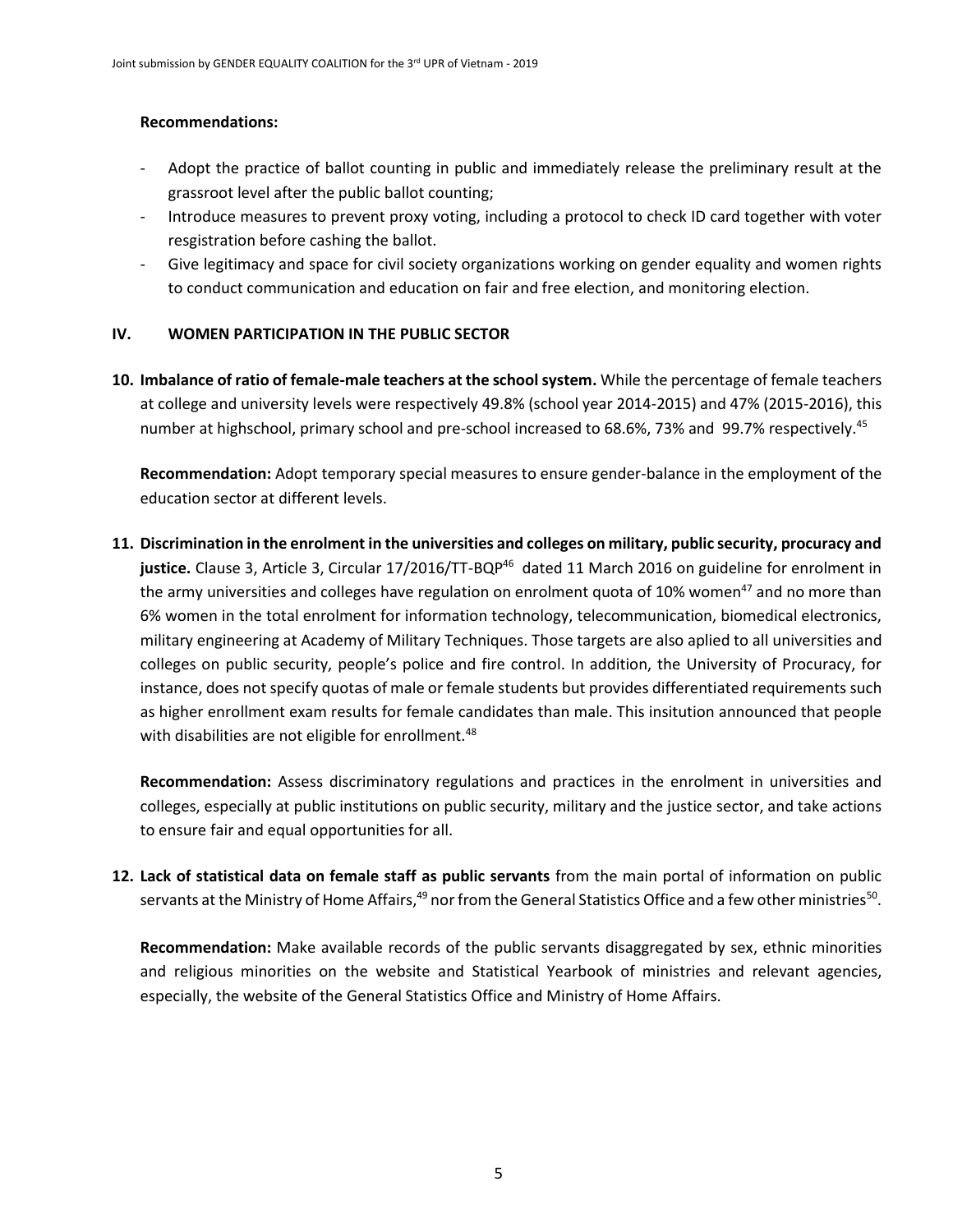#### **V. FREEDOM OF ASSOCIATION AND PEACEFUL ESSEMBLY**

- **13. Women's right to freedom of association is limited by legal normative documents promulgated by the**  administrative bodies including Decree 38/2005/ND-CP<sup>51</sup>, Circular 09/2005/TT-BCA<sup>52</sup> and Decision 76/2010/QD-TTg<sup>53</sup>. These documents are not in line with the 2013 Constitution and incompatible with international standards on freedom of association. As stipulated under **Decree No. 38/2005/ND-CP and Circular 09/2005/TT-BCA<sup>54</sup>,** the gathering in public places five or more people in common areas<sup>55</sup> must be registered in advance to district-level People's Committees or provincial-level People's Committees. The duration of such activities is only allowed to be carried out between 8.00 and 17.00 everyday, unless otherwise provided for by law. However, these two documents are not applicable to the activities organized by the Communist Party, state agencies, Vietnam Fatherland Front and socio-political organizations.
- **14. Article 3.1.b of Decision76/2010/QD-TTg stipulates** that the Prime Minister approves the organization of international conferences and seminars with contents related to political issues, ethnicity, religion, human rights among others. Organizers must obtain written opinions of the Ministry of Foreign Affairs and other relevant local agencies on a detail proposal,<sup>56</sup> based on which the proposal might need an approval from the Prime Minister if the topic of the event related to human rights and international elements. The conduct of conferences and seminars needs to follow approved program and proposal and the result must be reported to the approval level within 15 days. In practices, such procedure posed un-due re burdens for women's rights organisations to conduct their activities.<sup>57</sup>

- Abolish Decree No. 38/2005/ND-CP, Circular No.09/2005/TT-BCA and Decision No. 76/2010/QD-TTg to ensure the freedom of peaceful association and assembly of women in line with the international standards which Vietnam has committed to;
- Provide guidelines and training to law enforcement officers to assist and protect peaceful assembly of people;
- Strictly apply the provisions of administrative and criminal law to address violations of the right to peaceful assembly of women.
- **15. Lack of a comprehensive legal framework to ensure the women's right to freedom of association.** Vietnam has not yet passed a law on associations despite a 15-year drafting process. The prevailing legal framework is not compatible with the Constitution 2013 and international human rights standards, as the following: The registration procedure for establishing an association in Vietnam is complicated and time-consuming;<sup>58</sup> Limited scope of activities of associations and other scientific and technological organizations;<sup>59</sup> Restriction of fundraising of women-led organization's and/or the organizations working in the fields of gender equality, promoting and protecting women's rights<sup>60</sup> and requires the approving power of the Prime Minister.<sup>61</sup> and several other layers of approval<sup>62</sup>; Under Circular 07/2010/TT-BKH<sup>63</sup>, in order to receive an amount of aid/grant, a social organization must go through an approving procedure including obtaining a written agreement from the local authority where the project/grant will be carried out, 6 to 8 confirmations of noobjection to the amounts of grants from state agencies in relation to the grant contents as well as the consent of the host or lead agency or corresponding State bodies responsible for approving the grants. These regulations are applied to control the receipt of foreign aid to associations, non-governmental organizations, non-profit organizations and philanthropic foundations in Vietnam.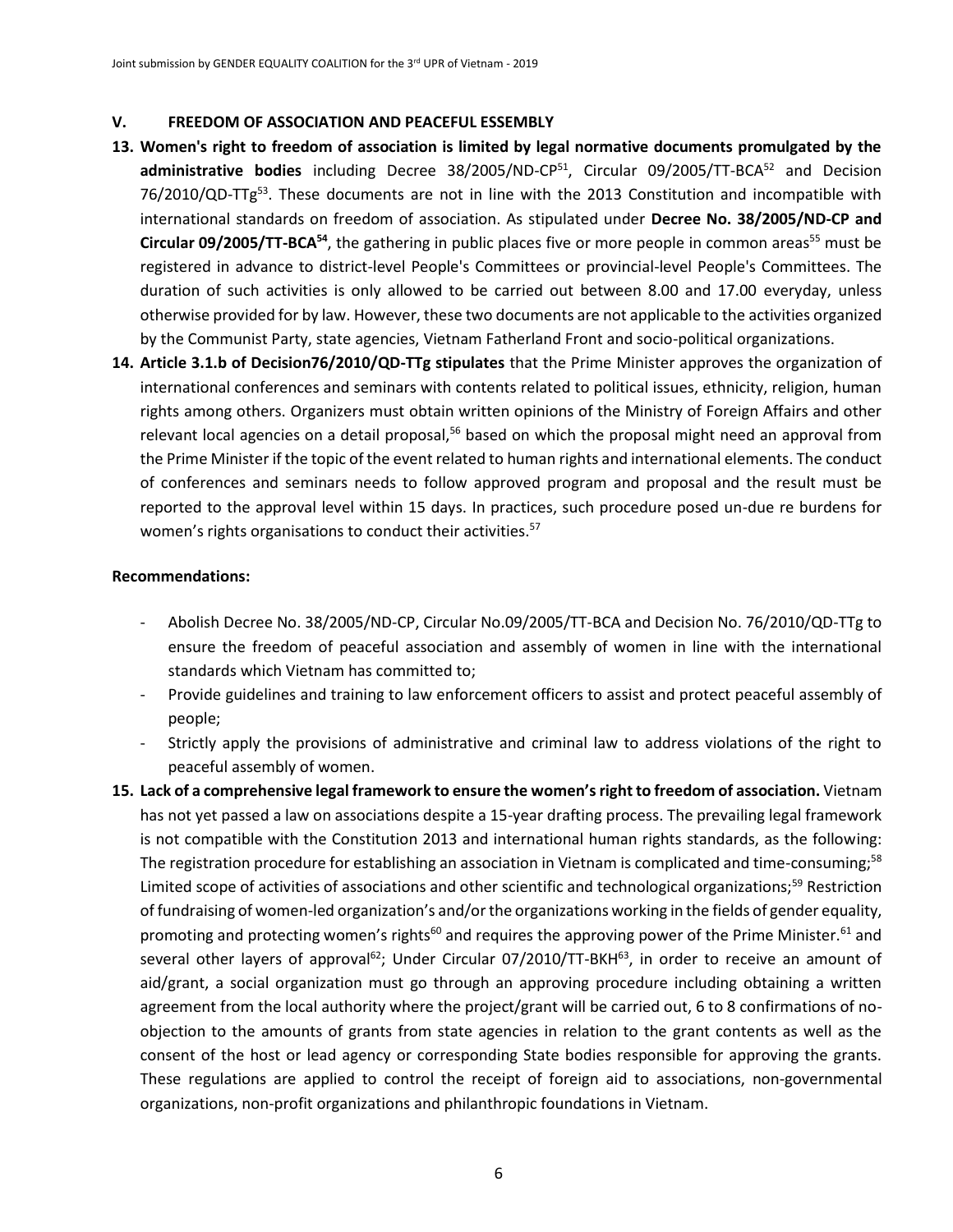**16. Delay or refusal of approval of the programs/projects of women-led associations and organisations working on gender equality and women's rights**. it took more than 4 months to approve 26% of the projects, 4 months for 12% of the projects, 3 months for 26% of the projects, 2 months for 34% and 1 month for 2%,<sup>64</sup> despite regulation required 20 days<sup>65</sup>. Another survey on<sup>66</sup> the implementation of Decree 93/2009/NĐ-CP, conducted in 2016, indicated that it must take projects from 2 to more than 5 months to receive approval and 18,1% of the projects were not approved or had not been approved yet.<sup>67</sup>

#### **Recommendations**

- Review to amend those documents promulgated by the Government and the Prime Minister, including Decree No.45/2010/ND-CP, Decree No.93/2009/ND-CP, Decision 97/2009/QĐ-TTg, Circular 07/2010/TT-BKH to comply with Constitution 2013 and Vietnam's obligations under ICCPR.
- Promulgate a Law on Association that adheres to the spirit of Article 22 of the ICCPR, Article 7 of CEDAW, Article 29 of the ICRPD, Article 15 of the CRC, Article 5 of the CERD, which recognizes the principles of equality and non-discrimination in the establishment, participation and operation of associations.
- Progressively apply Article 14 (2) of the 2013 Constitution and Article 6 (1) of the Law on International Treaties 2016 for the consideration and approval of foreign non-governmental aid projects, especially during the drafting a law on association and making amendments and supplements to legal normative documents promulgated by the Government.

#### **VI. GENDER-BASED VIOLENCES**

- **17. Lack of a comprehensive definition of sexual harrassment at work.** The Labor Code 2012 includes four articles regulated that sexual harrassment is one of prohibited acts<sup>68</sup>. However, it still lacks a comprehensive definition of sexual harrassment and punishment measures. In 2015, the Code of Conduct for prevention of sexual harrassment at work was published<sup>69</sup>. However, the Code of Conduct only defines sexual harrassment at work but it is not legally biding, especially for employers and lack of punishment measures for violated acts.
- **18. In practice,** 51% women and girls in a survey experienced sexual harrassments at different levels in public places.<sup>70</sup> However, 47.7% female victims reported incidents compare to a 5% reported<sup>71</sup>. At work, victims of sexual harrassment did not report as they felt blames and stereotypes when reporting incidents, due to a lack of mechansim to protect victims or victim advocates $^{72}$  and the lack of sufficient capacity by authorities to receive complaints.<sup>73</sup>

#### **Recommendations:**

- Ensure a comprehensive definition of sexual harrassment at work and punishment measures are included in the amended Labor Code in 2019 and the Law on Gender Equality.
- Build capacity for law enforcement officers and justice officer as well as victim advocates to effectively address sexually harrassment and support victims.
- Provide safe and efficient system to receive and address complaints.

#### **VII. HUMAN RIGHTS OF VULNERABLE WOMEN**

**19. Transgender people have not been de facto recognized.** The 2015 Civil Code recognizes the right to sex reassignment.<sup>74</sup> In the period 2016-2018, the Government has drafted and held consultations on the Law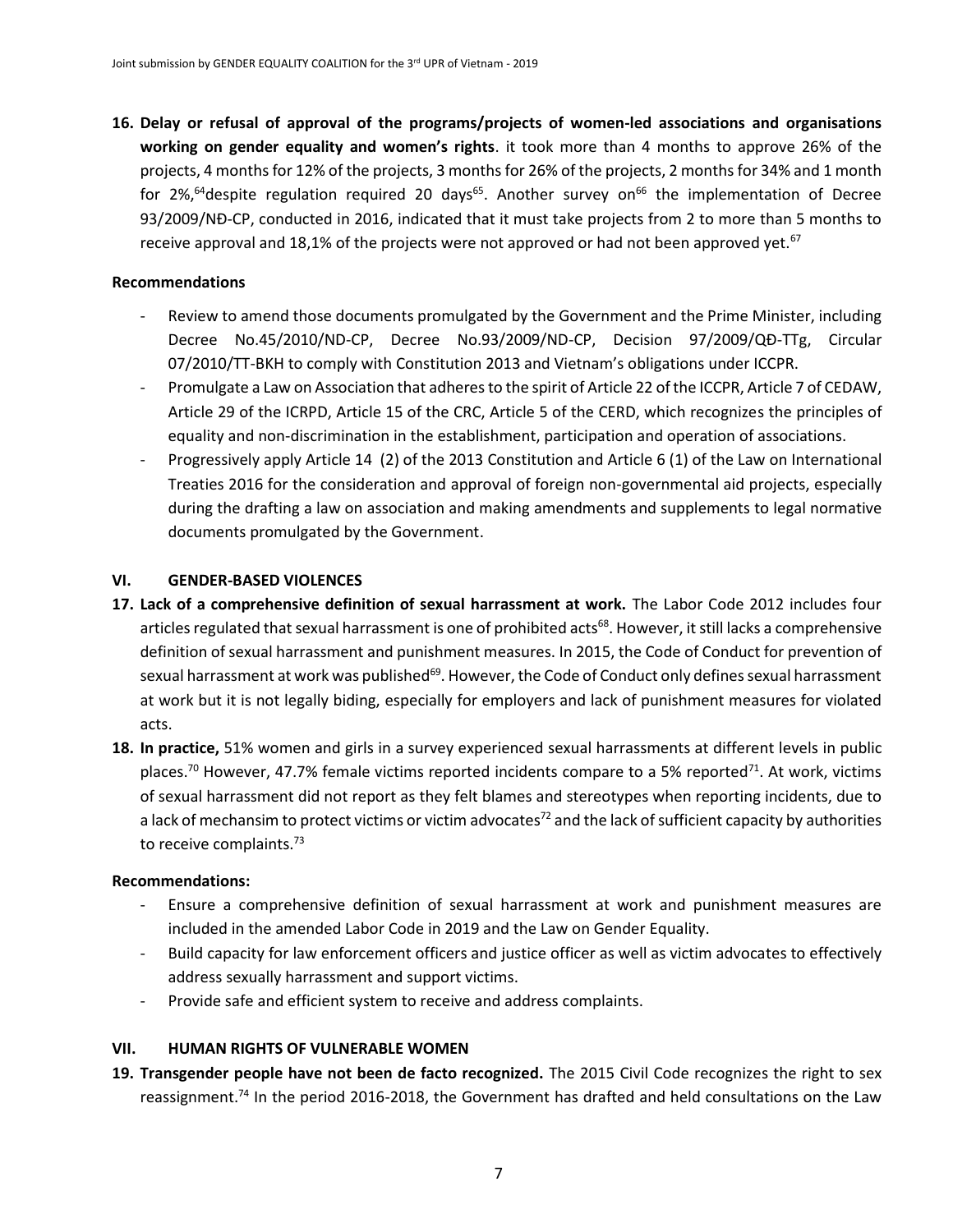on Sex Reassignment but pending further step at the National Assembly. The fact that the law has not been enacted has made it difficult for transgender people to enjoy civil, political, economic, social and cultural rights because some legal documents require individuals to present ID cards or such papers as birth certificates when registering for work, medical examination and treatment, registration for permanent residence or registration for temporary residence or absence<sup>75</sup>.

#### **Recommendations:**

- Promptly enact the law on sex reassignment embracing specific provisions on the implementation of sex reassignment and changes in identity paperworks by 2020.
- Formulate and implement capacity building programs for health workers and civil servants on transgender people and sex reassignment in an effort to implement the obligations to ensure the rights of transgender people by 2020.
- **20. Stigma and discrimination against LGBT people.** A study conducted by iSEE in 2016 <sup>76</sup> found that bisexual women, transgender women and transgender men were discriminated against in their home, in the fields of health and employment<sup>77</sup>. Clause 2, Article 8 of the 2003 Marriage and Family Law has removed the stipulation on prohibition into non-recognition of marriages between same sex persons. This indicates the de jury discrimination against LGBT people, especially LBT people in getting married and in exercise of their rights and obligations in marriage.

#### **Recommendations:**

- Add the stipulations on non-discrimination on grounds of gender identity and sexual orientation to the Law on Gender Equality and the Labor Code, in addition to the stipulations on non-discrimination against men and women on grounds of biological sexs by in 2020
- Legalize the right to same-sex marriage by 2020
- Integrate the knowledge of gender identity and sexual orientation, increase gender sensitivity in the process of working for training programs for State's civil servants including staff working in the court sector, lawyers, police officers and health workers
- Guide the formulation of school internal disciplines that do not discriminate on grounds of any identities, including gender identity and sexual orientation; coupled with the regulations on sanctioning and disciplining discriminatory acts in schools by 2020
- **21. Limited right to access to health information and services, reproductive health care and sexual health care among the LGBT community .** The policies related to prevention and control of school violence issued by the Government<sup>78</sup>do not mention education on diversity of sexuality, reproductive health care and sexual health care for the LGBT community. Meanwhile, LGBT people, especially LGBT youth and adolescents encounter numerous difficulties and are discriminated against in schools or in their access to other public services<sup>79</sup>.

**Recommendation:** Develop an action plan to change awareness, improve working skills of health workers towards LGBT people to achieve the goal that all people will be entitled to primary health care services, expand accessibility to and the use of quality health services in the National Strategy for the Protection, Care and Promotion of People's Health period 2011-2020, with a vision to 2030.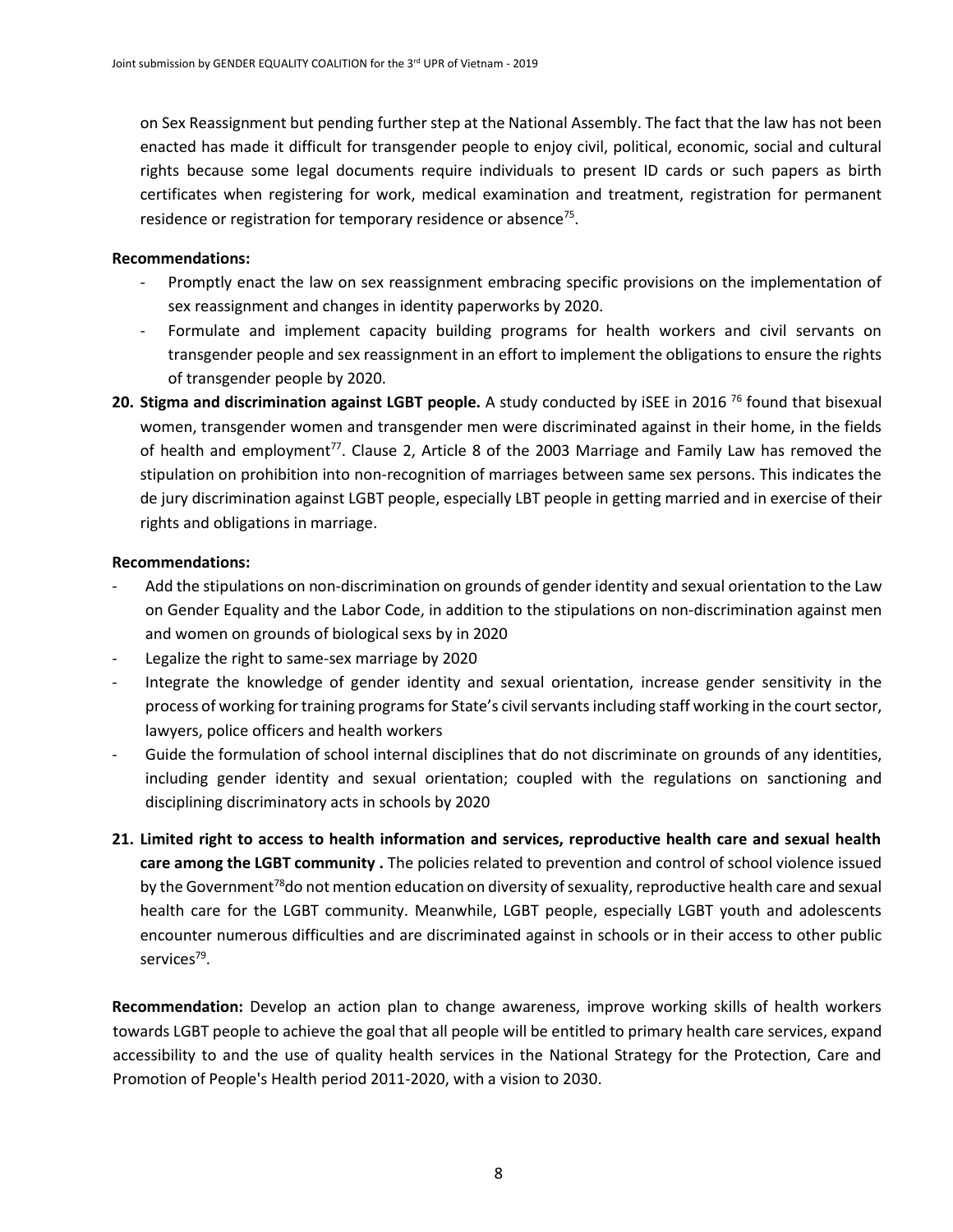**22. Women living in rural areas meet numerous difficulties when exercising the right to access to land.** People

at large, including ethnic minority women, do not have the right to land ownership as a result of Article 53 of the Constitution.<sup>80</sup> The right to access to land is reflected in the land use certificate. The report from a study conducted by ActionAid Vietnam in 2014 indicates that 71-76% of the land use certificates have the husband's name on them, only 6-13% of the land use certificates holding both the husband's and the wife's names, and the remaining number has not been issued yet $^{81}$ . The PAPI report in 2016 $^{82}$  shows that across the country, the difference or gap in the proportion of men compared to that of women that are named on the land use right certificates is about 13% (excluding the households without land use certificates/LUC). In rural areas, the difference is much higher than in urban areas, with the difference of up to 19% between the proportion of men and the proportion of women in rural areas having their names on the land use right certificates. Prior to 2004, only the name of the head of households (often men) was inscribed on the issued LUC. Now, as women want to change it in order to have their names inscribed on LUC to secure the right to land access, poor rural women are less likely to do so due to complicated procedures and high fees.<sup>83</sup>

- Review the situation of renewing LUR holding both the husband's and the wife's names nationwide with the participation of state agencies and civil society organisations
- Support poor and near poor households with payment of fees for renewal/replacement, cadastral measurement in an attempt to encourage people to renew their LUC to hold both the husband's and the wife's names
- Diversify the forms and languages in the programs to disseminate laws, policies on land to people, especially ethnic minorities, to ensure their right to access to information on land as well as their accessibility to land
- **23. Limited access to maternal health care information for ethnic minority women.** Approximately 70.9% of ethnic minority women have accessed to at least one antenatal care (ANC) visit<sup>84</sup>, much lower than the national average of 96%<sup>85</sup>. Only 16% of ethnic minority women have at least four prenatal care visits, compared to the national average of 74%<sup>86</sup>. In some ethnic groups, the rate of women having ANC visits is very low.<sup>87</sup>. For many women, the extremely far distance from their home to the medical facility means that if they go for antenatal care they will lose one working day<sup>88</sup>. In all ethnic groups, only 64% of the deliveries are made in a health facility. Meanwhile, home delivery is still the main method for half the ethnic groups, (80% of the deliveries are at home)<sup>89</sup>. The distant location of health facilities is one of the reasons for the limited access to health care services. $90$  Many women interviewed described the health workers' attitude of disrespect and discrimination against ethnic minorities women in health facilities. Sometimes health workers also receive bribes in cash for better service<sup>91</sup>. Many women feel uncomfortable with the expertise of commune heath center's staff and their service quality, so they tend not to use their services unless the quality is improved. Meanwhile, some commune heath center's staff say they are not confident in their capability to handle emergencies due to the lack of expertise and sufficient equipment.<sup>92</sup> Communications delivered in Kinh (Vietnamese) is also a barrier for ethnic minorities women in accessing maternal health care services, as 40% of the ethnic women aged 15 and over is illiterate.<sup>93</sup> Contraception campaigns and programs have mainly targeted women and focused on family planning rather than on the prevention of sexually transmitted diseases<sup>94</sup> therefore can only reduce the risk of unwanted pregnancies but have no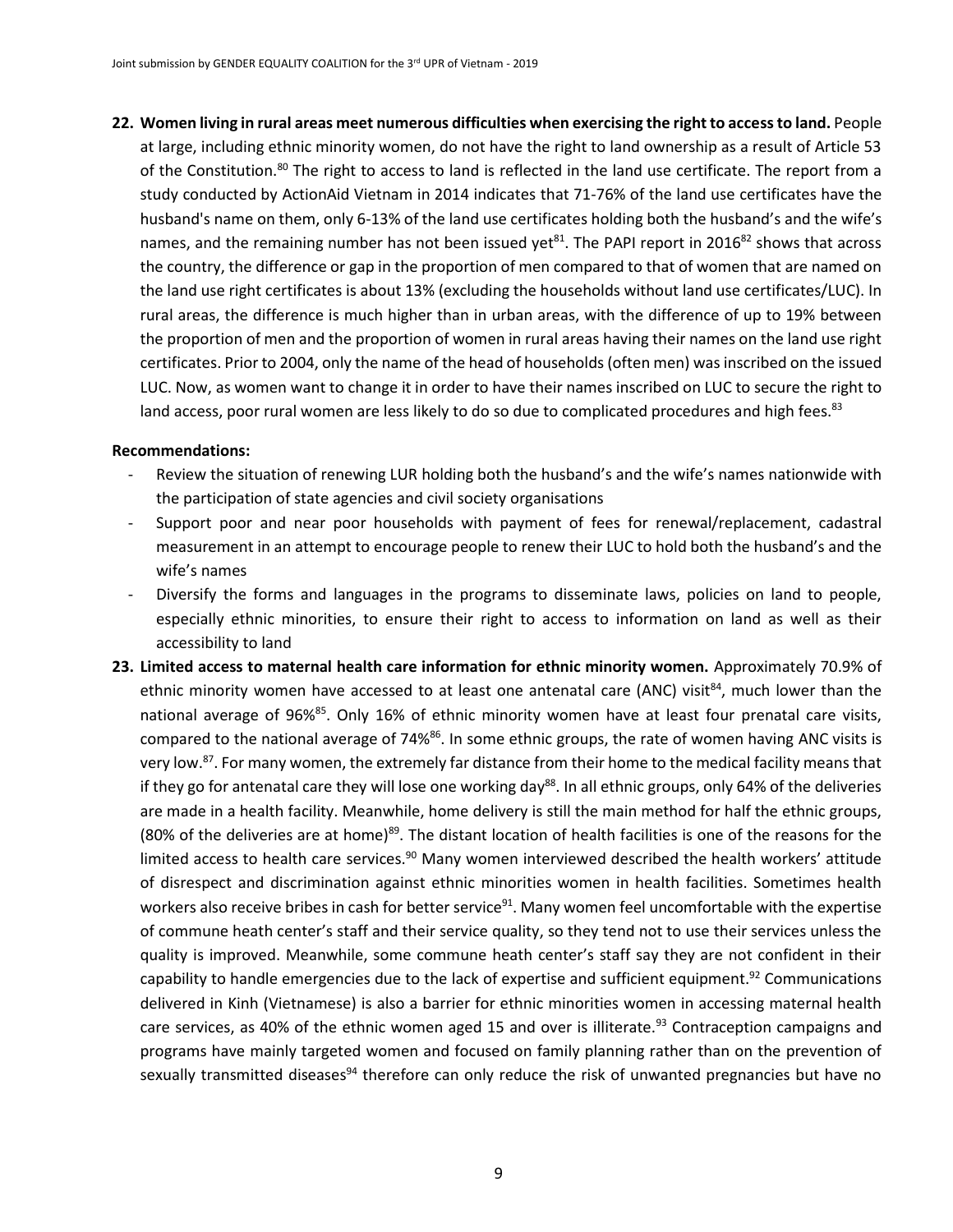dual effects of unintended pregnancy prevention and sexually transmitted diseases prevention, including  $HIV.<sup>95</sup>$ 

#### **Recommendations:**

- Provide safe, efficient, reasonable and equal maternal health services based on the traditions and custom, cultural values and diverse needs of ethnic minority communities at the existing commune health centers.
- Promote collaboration among commune health workers, village midwives in the provision of services and increase the proportion of deliveries supported by qualified health workers. Provide training on skills to midwives and train them to become village health workers.
- Provide professional capacity training, training on the customer service attitude for health workers at all levels throughout the country, using rights-based approach, mainstreaming gender equality knowledge.
- Efficiently and sufficiently invest in facilities and equipment of health facilities, especially at the commune level, provide specialized and technical training for health workers to operate and maintain devices.
- **24. Limited access to public transportation by women with disabilities.** Vietnam only has a definition of persons with disabilities which focuses on health defects<sup>96</sup> but does not address the broader disabilities issues. The government has issued a number of regulations on the access to public transport for persons with disabilities, including fare exemption, discount and train carriages accessible to persons with disabilities<sup>97</sup>. In fact, wheelchair-users still need to be carried in order to get on trains on different routes. Restrooms on these trainlines are not accessible nor safe for people with disabilities, especially women. All three domestic airlines have regulations on price discount for persons with severe and extremely severe disabilities,<sup>98</sup> however, passengers must purchase tickets over the counter and demonstrate written evidence for their disabilities. Travellers with dissabilities are required to inform the airline 48 hours prior to flight to request for service. The railway sector applies ticket price discount for war invalids; victims of agent orange; persons with severe and extremely severe disabilities<sup>99</sup>. However, the e-ticketing system of the railway sector does not include the section of support to the persons with disabilities.<sup>100</sup>

#### **Recommendations:**

- Review all public transportation means to ensure the freedom of movement of persons with disabilities
- Adjust the e-ticketing system to ensure that persons with disabilities fully enjoy the fare discount and exemption policy in accordance with the current legal regulations

#### **VIII. GENDER RESPONSIVE BUDGETING**

**25. Lack of regulations on and guidelines for gender responsive budgeting.** Regulations stay focused on specific issues of women,<sup>101</sup> but does not specify principles to ensure equity in investment including gender equality nor preventing investment projects from promoting stereotypes or discriminations on any basis.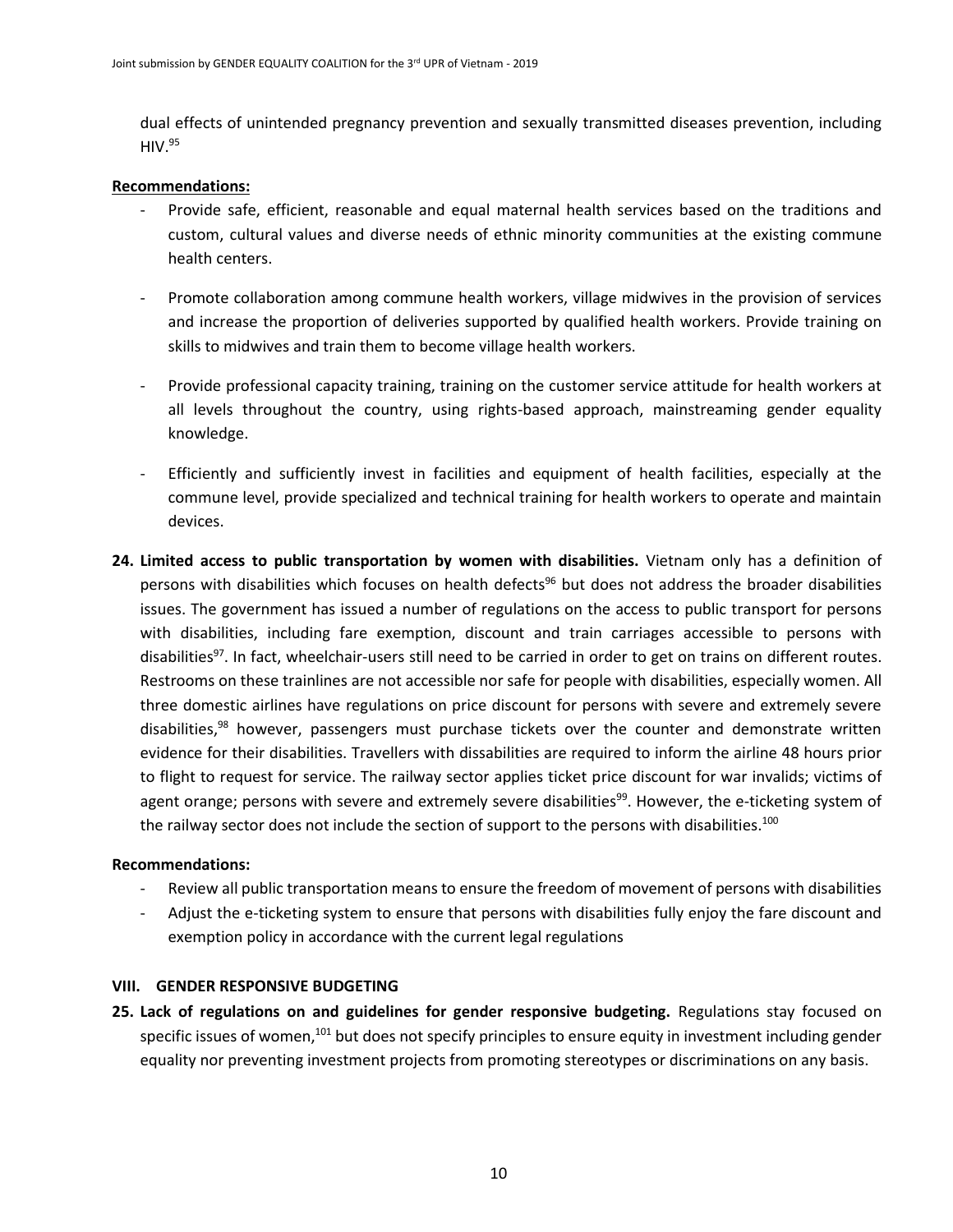**Recommendation:** Collaborate with international and national specialists to formulate and promulgate legal normative documents guiding the development, implementation and supervision and evaluation of gender responsive budget

**26. Lack of capability to developing, supervising and assessing gender responsive budget.** A study conducted by UN Women and OXFAM in 2015 indicates the most common way of understanding of gender responsive budgeting is to allocate a specific budget portions for activities targeting women such as budget for the affairs of Committees for Women's Advancement and for workshops, training on gender equality. This fact is confirmed by leaders of the Department of Finance – Budget of the Office of National Assembly<sup>102</sup>. The concern on the lack of understanding of substative gender equality concept among legislators, policymakers and Government officials as well as about the limited awareness of temporary special measures in order to accelerate the achievement of substantive equality between women and men was raise by CEDAW Committee to Vietnam in its dialogue in 2015.<sup>103</sup>

#### **Recommendations:**

- Improve capacity of legislators and policymakers, government officials, national and provincial judicial and law enforcement officials to better their understanding of substantive gender equality and temporary special measures to promote gender equality in line with CEDAW Convention
- Provide technical training on developing, implementing, superivising and assessing gender responsive budgeting for elective representatives, civil servants in State finance and auditing sectors
- **27. Lack of gender-disaggregated data makes it difficult to assess the gender impact of tax policy in general and tax incentives in particular.** Vietnam's tax incentive policies are quite complex due to a scattered list of incentive eligibility covering both business areas and locations.<sup>104</sup>The tax incentive policies embody social policies, including gender equality issues, but in reality, there is a lack of adequate studies by scholars and State management bodies to assess the efficiency of these policies<sup>105</sup>. Meanwhile, in December 2017, Vietnam was one of the 46 countries listed in the European Union (EU)'s Grey list and tracked for tax violations. One of the reasons for Vietnam's being listed in the EU list of non-cooperative tax jurisdictions is that Vietnam has tax incentives that do harm for export processing zones.<sup>106</sup>

- Review and complete the tax data system to make it possible to assess the tax policy from the perspective of ensuring gender equality.
- Adjust the policy to restrict the application of preferential forms on the tax exemption and reduction time and replace tax incentives with investment preference policies, with a deduction being allowable for spending on scientific research and technological development of enterprises to avoid reduced budget revenue.
- **28. Vietnam is in the process of reviewing some taxation policies.**<sup>107</sup> A study predicting the impact of VAT increase in 2018 shows that the reform of indirect tax including VAT does not directly but indirectly discriminate women because women are getting lower pay than men.<sup>108</sup> That women have low education level<sup>109</sup>, work in low-skilled sectors and/or in informal areas<sup>110</sup>, have high unemployment rate<sup>111</sup> whilst retire five years earlier than men in accordance with the Labour Code 2012 are seen as reasons for women getting income lower than men.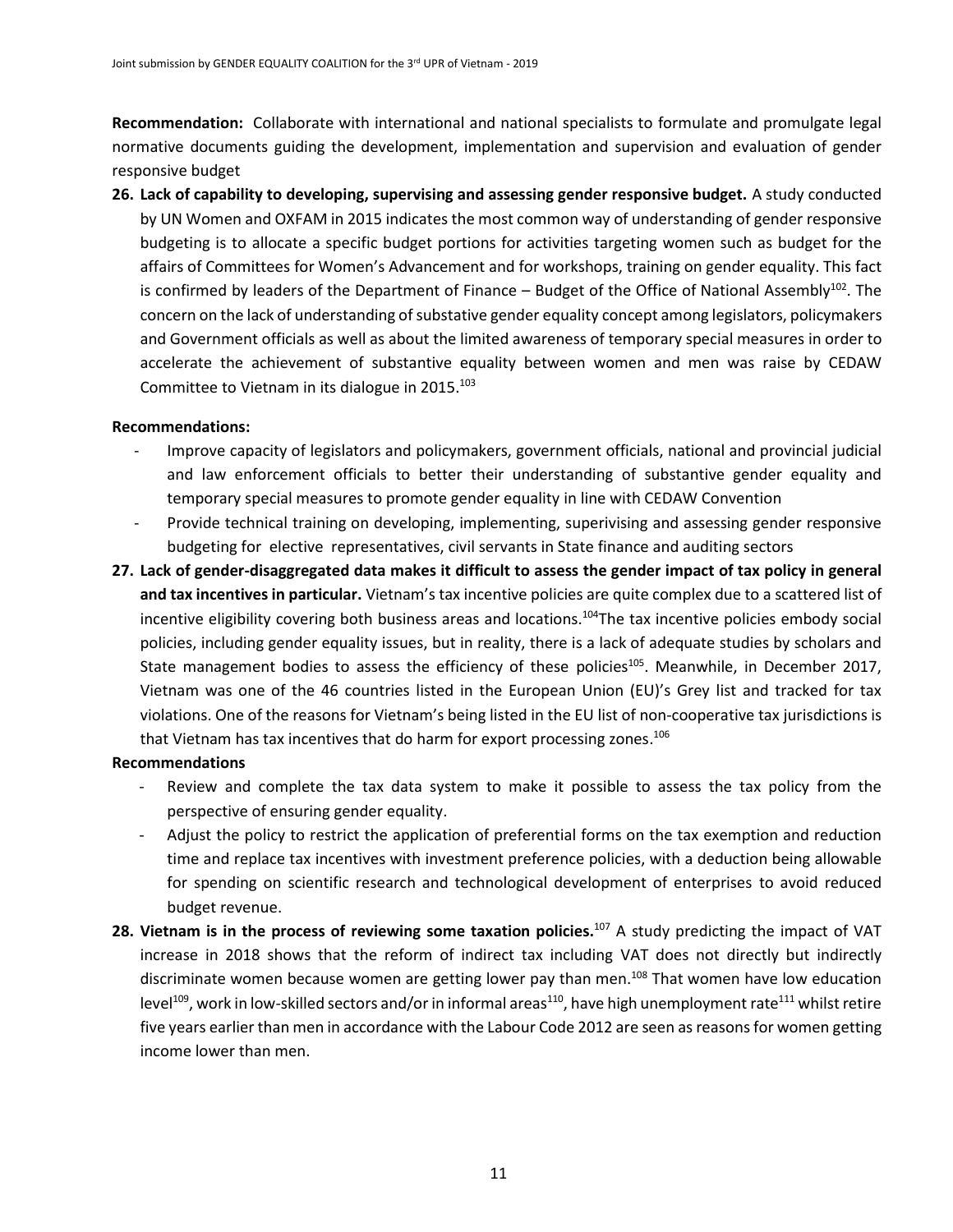#### **Recommendations:**

- Conduct studies of gender impacts on the revision of taxation policies to ensure that the practice bring about equity for vulnerable groups such as women with low income, women with low education level, women with unstable job, women run family business and work in informal sector
- Adjust tax incentive policies to enssure better resources for social issues, including gender issues
- **29. Budget allocation has not fully ensured gender equality and contribute to eliminate gender stereotypes.** For instance, the majority of vocational training programmes designed for women are short-term courses and focused on women's traditional crafts such as tailoring, hairdressing, hair washing, and so forth. These professions often provide low income, leaving women vulnerable to men in access to labour market. Larger gaps are still found between men and women in access to technical education at work.<sup>112</sup>

#### **Recommendations:**

- Develop guidelines for making annual budgets that take into account gender elements and social gender responsive bugdet models from the 2019 fiscal year
- Develop guidelines for reviewing public expenditure and assess the effectiveness of budget expenditure from gender perspective
- **30. The lack of gender-disaggregated statistics, budget estimates and budget settlements of budget spending units.** The assessment of UN Women and WiPPA in 2016 on the set of national indicators on gender-related development statistic<sup>113</sup> shows that this process is currently difficult to implement and is varied by sectors. Moreover, in order to have sufficient empirical evidence as a basis for gender responsive budgeting, it is not possible to rely on local statistics, but also on data of periodical surveys or adhoc surveys.<sup>114</sup> Insufficient data, especially the lack of gender-disaggregated posed a great challenge to the monitoring of genderresponsive budgeting.

#### **Recommendations:**

- Implement the Decision No. 56/2011/QD-TTg to ensure that statistics in all sectors are gender disaggregated
- Publicize detailed data and explanations on the budget estimates and settlements of budget spending units

#### **IX. OTHER ISSUES**

**31. Lack of mechanisms to deal with violations of women's rights and a specific monitoring mechanism.**  Despite State efforts and investment to address issues mentioned above, the lack of a specific and independent monitoring mechanism makes it difficult to identify and address problems, so the measures taken are often inadequate and ineffecient. Vietnam has numerous bodies, both State and State-funded ones, that are performing the supervision function. Nevertheless, these bodies lack the expertise to oversee the implementation of human rights in general and women's rights in particular. During operation, there are concerns about their ability to operate independently and unbiasedly.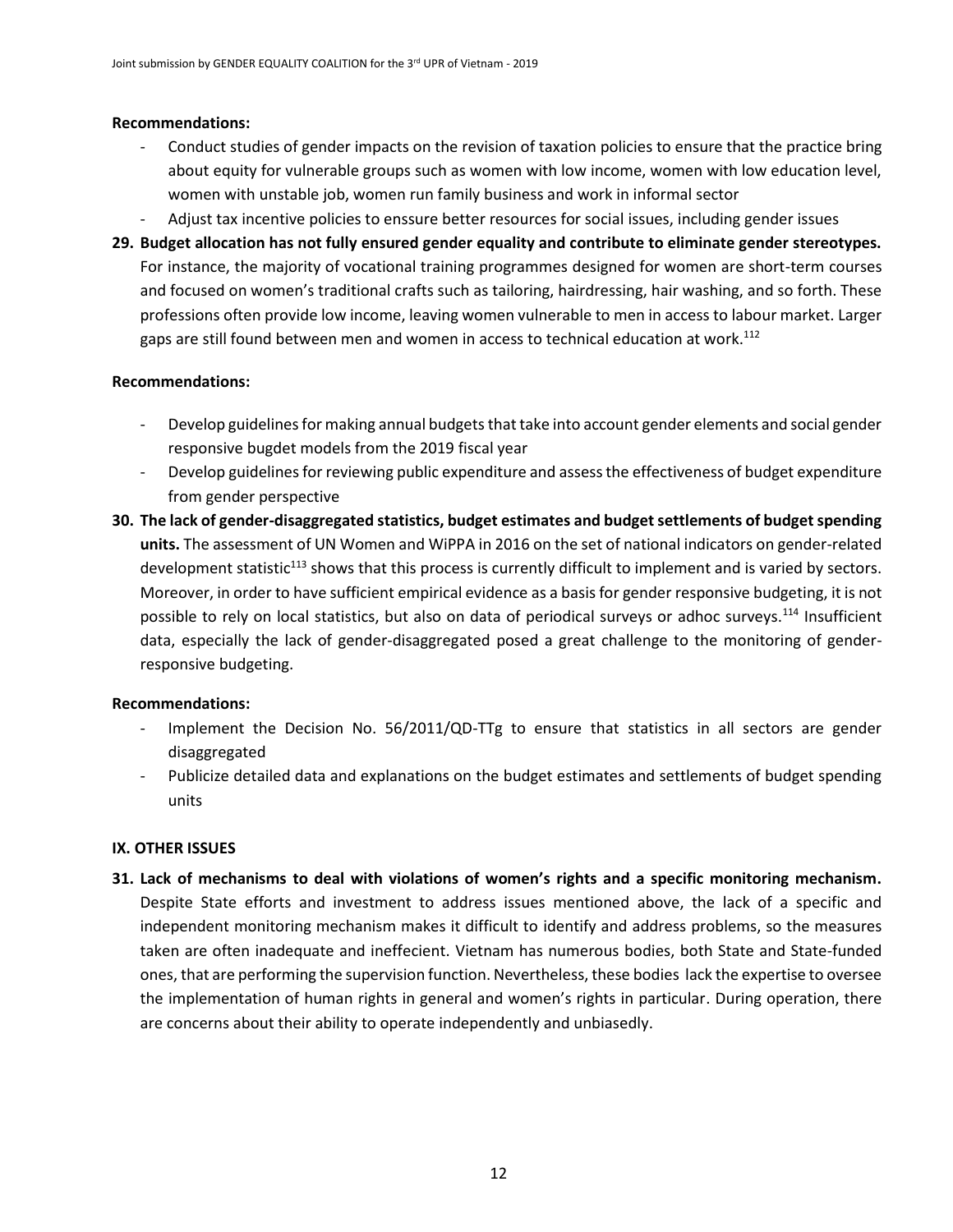#### **Recommendation:**

 $\overline{a}$ 

- Accelarate the establishment of an independent National Human Rights Institution under the Paris Principles
- Recognise the competence of CEDAW to receive individual complaints.
- Invite visits by Special rapporteur on the rights to freedome of association and peaceful assembly; Special rapporteur on violence against women, its causes and consequences; and the Working group on discrimination against women de jury and de facto.

<sup>5</sup>Article 8, paragraph 1a.

<sup>10</sup>Document No. 38 (A / 56/38) - Section 271

<sup>11</sup>Document No. E/C.12/VNM /CO/2-4

 $12$ Clause 6 of Article 153 states that "the State makes plans and takes measures for the organization of preschool, kindergarten at the place where there are many female employees", Clause 6, Article 154 stipulates one of the obligations of employers is "to assist and support the building of nursery school, kindergarten or partial cost of child care at kindergartens for female employees".

13[http://duthaoonline.quochoi.vn/DuThao/Lists/DT\\_DUTHAO\\_LUAT/View\\_Detail.aspx?ItemID=1270&TabIndex=2&TaiLieuID=2591](http://duthaoonline.quochoi.vn/DuThao/Lists/DT_DUTHAO_LUAT/View_Detail.aspx?ItemID=1270&TabIndex=2&TaiLieuID=2591)

(access on 6 June 2017). In this proposal, the retirement age is proposed with two option. The first option is to maintain the current retirement age of workers under normal working conditions, which is 60 years for men and 55 years for women. Option 2 would follow

<sup>1</sup>These include: Decision No. 2351/QĐ-TTg dated 24 December 2010 approving the National Strategy on Gender Equality for the 2011- 2020 period; Decision No. 1696/QD-TTg dated 02 October 2015 approving the National Program of Gender Equality for the period 2016- 2020; Decision No. 622/QD-TTg, dated May 10, 2017, on the promulgation of National Action Plan for the implementation of the 2030 sustainable development agenda; Decision No. 1464/QĐ-TTg dated 22 July 2016 approving the project on "Preventing and responding to gender-based violence in the 2016-2020 period, vision to 2030"; Decision No. 565/QD-TTg dated 25 April 2017, approving the Objective programme on developing a social support system for the 2016-2020 period which supports the implementation of national targets for gender equality; Decision No. 1309/QD-TTg of September 5, 2017, approving the scheme on putting human rights contents into the educational program in the national education system; Decision No. 1898/QD-TTg of November 28, 2017, approving the scheme on "Supporting gender equality in ethnic minority areas in the 2018-2025 period"

<sup>2</sup>Decision No. 668/QĐ-TTg dated May 16 of the Prime Minister approving the plan on implementation of the United Nations' Convention on the Elimination of all Forms of Discrimination against Women for 7th and 8th progress reports. Significantly, the Law on the election of the National Assembly deputies and People's Councils has set specific targets to strengthening the participation of women in the National Assembly and People's Councils; The Penal Code 2015 added a number of crimes related to child abuse and child molestation; The Law on State Budget 2015 mentions the principle of equality in state budget management and allocates budgets for gender equality as one priority.

<sup>&</sup>lt;sup>3</sup>Recommendation of the CERD Committee 1993 (Official Records of the General Assembly], Forty-eighth Session, Supplement No. 18 (A/48/18), para 348-358), in 2001 (CERD A/56/18 (2001) para. 414-415) and 2012 (CERD/C/VNM/CO/10-14 para. 7); by CESCR in 2014 (E/C.12/VNM/CO/2-4 para 13) and accepted UPR recommendations in 2014 (Recommendation No.88 from Chile) (see A/HRC/WG.6/14/L.14 para. 143.88).

<sup>4</sup> Article 16 of the of the Socialist Republic of Vietnam 2013 states: 1) Everyone is equal before the Law and 2) No one is discriminated against in political, civil, economic, cultural or social life. It does not provide enough specific forbidden grounds of discrimination as stipulated by international standards. Moreover the non-discrimination provision in the Constitution (and other laws) are articulated in an exhaustive list of forbidden ground.

<sup>6</sup> such as "assist mothers in properly fulfilling their lofty motherhood functions" (Article 2, paragraph 4), "perpetuate and promote the Vietnamese nation's fine cultural traditions and ethics on marriage and family"(Article 2, paragraph 5) or using general terms such as [accepting] marriage and family practices "which are repetitive over a long period of time and widely accepted in an area, a region or a community"(Article 3, paragraph 4), or continuosly addresses the gap in marital age between males (20 years-old) and females (18 yearsold) (Article 8, paragraph 1a). Law No 52/2014/QH13 dated June 19th 2014 on Marriage and Family. An English translation is accessible a[t http://vbpl.vn/TW/Pages/vbpqen-toanvan.aspx?ItemID=10874](http://vbpl.vn/TW/Pages/vbpqen-toanvan.aspx?ItemID=10874)

 $7$  on revising the law and set a minimum age limit for marriage for both females and males in line with Article 16 CEDAW

<sup>&</sup>lt;sup>8</sup> or 65/60 respectively for men and women who are professionally qualified workers, high-tech workers, management positions and some other special cases, following Article 187 of the Labor Code 2012 and Decree No. 53/2015 / ND-CP issued by the Government on May 29, 2015 on retirement age of cadres and officers.

<sup>9</sup> Article 160 Labour Code No. 10/2012/QH13 dated 18/6/2012. Follow this provision, the Circular No. 26/2013/TT-BLĐTBXH dated 18/10/2013 provides a list of 77 jobs in which the employment of women is forbidden. The list includes several manual labour job and others, for instance or carrying weight more than 20kg or the operation of dead bodies.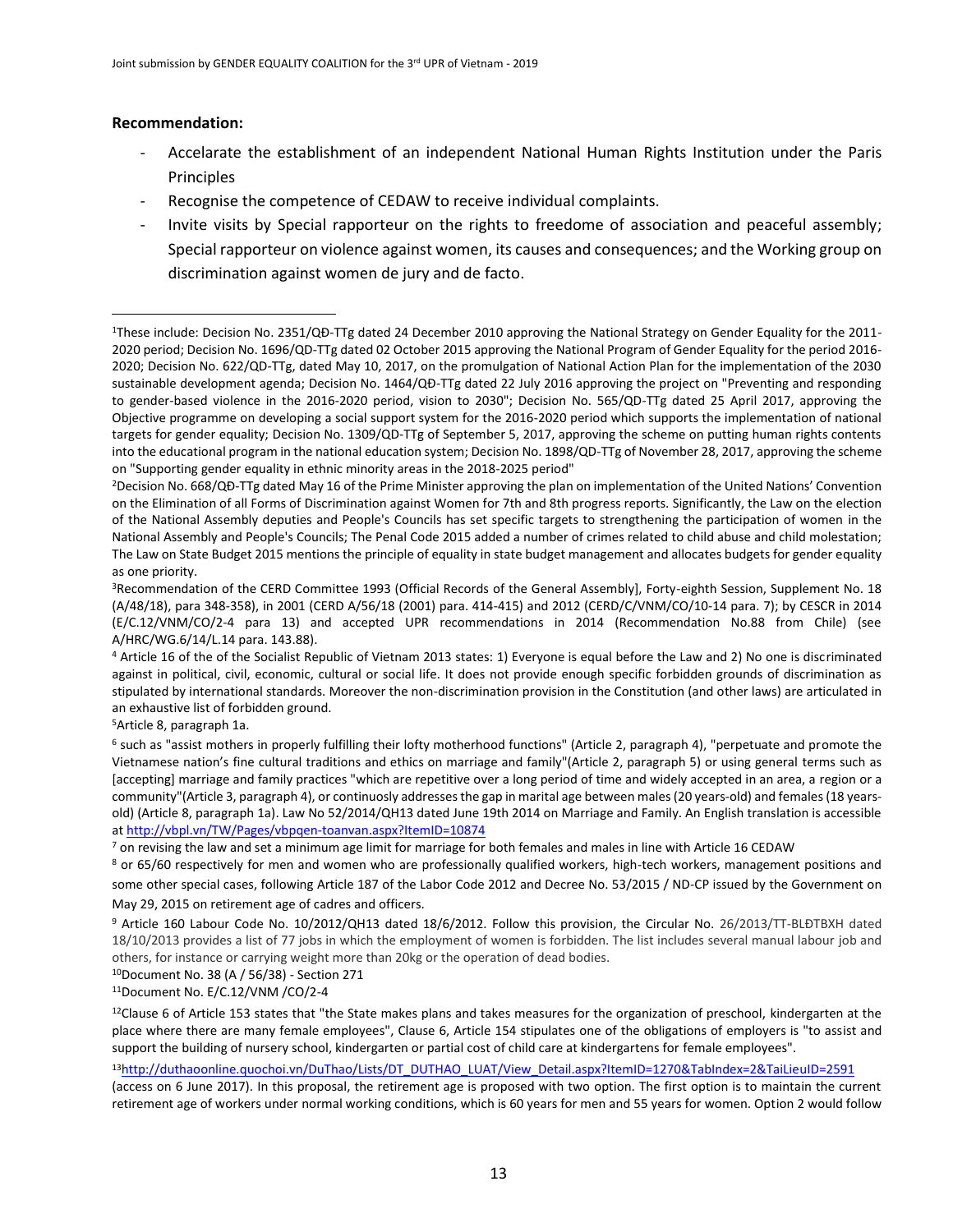the first until January 1, 2021, after which it would make incremental increases of 6 months until reaching the age of 62 for males and 60 for females.

<sup>14</sup> Article 5 para.2 only provides "discrimination against children is forbidden".

<sup>15</sup>Principles of non-discrimination on the basis of race, sex, social status, beliefs, religion, educational attainment, occupation, the length of stay in the electoral process has been stipulated in the 1992 Constitution<sup>15</sup>, the Law on the Election of delegates to the National Assembly in 1997<sup>15</sup> and the Law on the Election of delegates to the People's Councils in 2003Article 2 of the Law on the Election of Delegates to the People's Council 2003 stipulates that "Citizens of the Socialist Republic of Vietnam will be not discriminated on the basis of nationality, sex, social status, belief, religion, occupation or residence duration, who are full eighteen years or older and have the right to vote and are twenty-one years or older, shall have the right to stand for election to the People's Councils according to the provisions of law".

<sup>16</sup>Article 27 of the Constitution states that "Citizens who are eighteen years of age or older shall have the right to vote and twenty-one years or more shall have the right to stand for election to the National Assembly or the People's Council. The exercise of these rights is governed by law.

<sup>17</sup>CEDAW A/56/38 (2001) para. 271.

 $\overline{a}$ 

18MOET, UNESSCO, 2010. The Study on National textbook review and analysis from a gender perspective; and Nguyen Thi Tuyet Minh and Nguyen Thi Thu Hang, 2009. Gender stereotypes in primary textbooks. The study indicated, for example, , in which men appear as the main character (41%) more frequently than women (15.6%); names of male characters in textbooks usually mean 'intelligent' (66.67%), 'ambitious' (10%), 'natural phenomenon' (13.33%), 'strong animals' (10% ), while female names are names of flowers (27.5%), names of plants (15%), seasons' names (10%), birds' names (7.5%), or rivers' names (40%).

<sup>19</sup> The team reviewed elementary textbooks of Vietnamese; Nature, Society and Science textbook, Ethics books and workbooks. These textbooks showed 100% of the career-related illustrations of construction workers, engineers are associated with male imagery; 88.68% of the teacher profession illustrations are female; 53.49% of the farmer images are female; 70% of the images associated with the health sector are male; 64.29% of the images associated with the care and education of children are female; 96.67% of the images in the military, security sector are men; and 95.83% of illustrations of housework are attached to women. The terms describing male characteristics are "strong", "the breadwinner", "the director". The words that describe the female characters are "gentle", "patient", "good cook", "child care", "secretary". Some posters used in primary schools with the topic of occupation and family published by the Vietnam Education Publishing House still uphold gender stereotypes such as male professions are related to engineering and health sectors such as builders, mechanics, engineers; women often work as farmers, teachers, cleaning staff

<sup>20</sup>Coloring book "Be tap lam noi tro" (Learn to do housework) by Ha Tay Printing and Packaging Company (fourth edition), May 2017; The coloring book "Nganh nghe" (Jobs) Ha Tay Printing and Packaging Company (sixth edition), May 2017; "Be hoat dong va kham pha chu de Nghe nghiep cho be tu 3-4 tuoi" (Activities for kids to explore the topic of jobs for children aged 3-4 years old) by the printing company of the General Staff (fourth edition), September 2016.

21 Global Media Monitoring Project 2010 and the Survey on Gender Equality, Prevention of Domestic Violence and Sex Ratio at Birth via Mass Media (Case Study of Vietnamese Women Newspaper, Tien Phong Newspaper, Dan Tri Newspaper) and commercials on VTV3, VOV1 by CSAGA in 2012

<sup>22</sup> Article 8 para.6

<sup>23</sup>The team observed from 6:30 to 22:30 everyday from 7-9 June 2018 and found out among 432 commercials broadcast on VTV3 channel, 58.56% of the commercials used images, characters with female characteristics that reinforce gender stereotypes and prejudices, Including advertisements of formula milk companies such as Optimum Gold Plus, Pediasure; dipping sauce companies such as Chin-su, Long Dinh, Nam Ngu or baby-friendly products such as Johnson baby Top-to-Toe Shower Gel . The images in the promotional clips play into gender stereotypes, particularly the expectation that women are responsible for maintaining a household in addition to achieving professional success. Women are attached to the image which is soft, sweet, delicate, gentle to attract men. Meanwhile, men must be strong, proactive to protect women and children, taking charge of the family's economy and social relations, as well as they should do the job requires strength and technical skills (Including the advertisements of some dairy products, beverages, energy drinks such as Pepsi, Pediasure milk, Fami and Bkav Pro, an antivirus software)

<sup>24</sup>Including the advertisements of Vedan sweet powder, 3 Mien dipping sauce, washing water Sunlight Aloe.

<sup>25</sup>Including the programs "Đại chiến quý ông" (Gentlemen's War), "Chất lượng cuộc sống" (Life quality), "Trí lực sánh đôi" (Matching force), "Chuẩn cơm mẹ nấu" (That's my mom dishes) and "Lựa chọn của trái tim" (Heart's choice)

<sup>26</sup>The study "Newspapers and gender stereotypes against women" conducted by Oxfam in Vietnam in 2016

27The Gender-Sensitive Indicators for Media developed and published by the Ministry of Information and Communication with the support of UNESCO and OXFAM in 2014

 $^{28}$ Circular No. 14/2017/TT-BGDDT issued by the Ministry of Education and Training dated June 6, 2017 promulgating regulations on standards and procedures for the construction and adjustment of general education programs; the organization and operation of the National Council for Appraising General Education Programs and Textbooks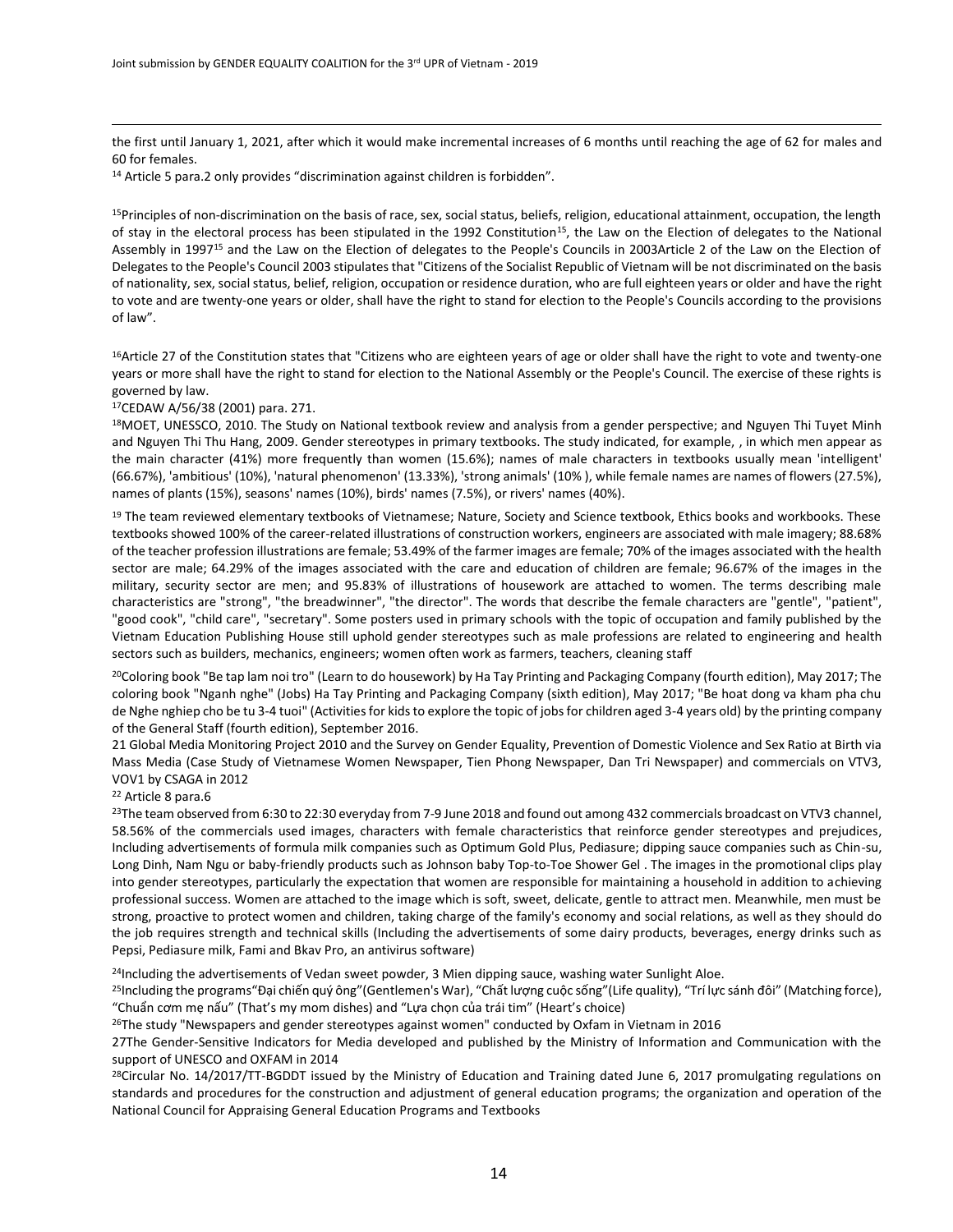$\overline{a}$ 

 $29$  Most recently was the Order No03/CT-LD dated 18/8/2010 by Vietnam General Confederation of Labour Unions on continuous promotion of the campaign. The campaign was reviewed in 2015 following Guidelines No. 21/HD-TLĐ on 07/01/2015 on the review of the implementation of the program for five years 2010 – 2015. The review guideline however did not take any consideration on the gender equality perspective and how the program affect gender stereotypes or gender equality.

<sup>30</sup> Decision No.343/QD-Ttg dated 12/3/2010 by the Prime Minister on the approval of the project "Communications and Education of virtues and qualities for Vietnamese women in the period of enhancing industrialisation and mordernisation of the country (period 2010 – 2015).

<sup>31</sup> No poverty and "social evils", no domestic violence, no third child and beyond, no manultritious children and children drop out from school. Clean house, clean kitchen and clean lane. The movement's criteria has been implemented since 2010 and mainstreamed to the national program on New Rural as criteria to rate communes which are qualified as "New Rural communities".

<sup>32</sup> Đề án ban hành kèm theo Quyết định số 404/QĐ-TTg ngày 20/03/2014 của Thủ tướng Chính phủ

33 Analysis from the National Assembly's Resolution No.105/2015/QH13 on the establishment of the National Election Council.

<sup>34</sup> Counted from different online portals on Election Commitees at provincial level: Ha Giang:24%; Hanoi:17.2%; Da Nang:16%; Binh Dinh:10.7%, Soc Trang: 9.1% and Quang Nam: 3.7%.

<sup>35</sup>Resolution No 1135/2016/UBTVQH13 dated 22/01/2016 of Standing Committee of the Naitonal Assembly on tentative number and compostion of the national assessmembly candidates for Congress XIV

<sup>36</sup> There are three types of candidacy in the election of the National Assembly candidates and People Council, including (1) oriented group; (2) recommended group and (3) combined group mechanism. The first group includes persons who are holding key leadership position in the party organizations, communist party membership organizations, state agencies, political –social organizations, the army organizations at all level (central, provincial/city, district, and commune). The second group includes candidates who are representatives for ministries (at the national level), department (at the provincial level), units and agencies(at district level ) and representatives of relevant agencies at commune level (at commune level). The combined mechanism was designed to respond to quotas of women, ethnic minority, non-party membership candidates, youth and religion leaders in all field, at all level and those people may not be in the leadership positions. (Following Resolution No 1135/2016/UBTVQH13 dated 22/01/2016 of Standing Committee of the Naitonal Assembly on tentative number and compostion of the national assessmembly candidates for Congress XIV).

37Resolution No 270/NQ-HĐBCQG dated 26/4/2016 by National Election Council on the list of official candidates for National Assembly deligates at all election units

38 30% as indicated in the National Strategy on Gender Equality period 2011 – 2020 and 35% according to recommendations of the CEDAW committee for Vietnam.

<sup>39</sup>According to Report No 695/BC-HĐBCQG dated 19/7/2016 made by the national election committee on review the result of national assembly delegates and people's council delegates in the period 2016 – 2021. A study group in our coalition randomly took 21 provinces and found six provinces have the percentage of the female delegates higher than 35% (Da Nang city: 37.5%, Dien Bien province: 50%, Hung Yen: 42.8%, Quang Ngai: 57.1%, Vinh Long: 50% and Vinh Phuc: 50%), On the other hand, the percentage of female delegates in some provinces are only about 10%, for example, Hai Phong: 11.2% and Binh Dinh: 12,5%. There are 1.038 female delegates among 3.908 people council' delegates at provincial People's Council (equal to 26.56%); 6.925 female delegates among 25.181 delegates at district level (equal to 27.5%) and 77.724 female delegates among 292.306 people council' delegates at commune level (equal to 26.59%) at whole country.

<sup>40</sup> Report No 695/BC-HĐBCQG dated 19/7/2016 made by the national election committee on review the result of national assembly delegates and people's council delegates in the period 2016 – 2021.

<sup>41</sup> 6th Meeting by the National Election Committee, Mr. Nguyen Hanh Phuc-

42 In this quick survey, reasons made voters did not cash their votes included, for example, do not have a voter registration, busy with their works, do not have time to study about candidates, migrant workers who did not register for voting with local authority, people with disability could not access the election units; do not trust the result of ballot countings and election.

<sup>43</sup> According to Article 73, Law on Election 2015.

44 Regarding the announcement of election, the Law on Election provides (1) the national election council has to publicize the result of election at whole country, based on the report of the election result and the list of persons who were selected for national assembly delegates, no later than 20 days after the election finished ; (2) the election committees have to publish the result of election and the list of persons who are selected for people's council delegates, no later than 10 days.

<sup>45</sup>Source::<https://www.moet.gov.vn/thong-ke/Pages/thong-ke.aspx> (access on 18/6/2018)

<sup>46</sup>Circular 17/2016/TT-BQP dated 11 March 2016 on regulations and guideline for enrolment works of universities and colleges related to military and public security

47 including in those disciplines such as the Military Medical Academy; the international relations on defense and foreign language faculties at Academy of Military Science.

<sup>48</sup> Enrollment notice of the University of Procuracy 2018, accessed at [http://tks.edu.vn/bai-viet/chi-tiet/35/2396/thong-bao-so-tuyen](http://tks.edu.vn/bai-viet/chi-tiet/35/2396/thong-bao-so-tuyen-nam-2018)[nam-2018](http://tks.edu.vn/bai-viet/chi-tiet/35/2396/thong-bao-so-tuyen-nam-2018) on 12/7/2018.

49Source[: https://www.moha.gov.vn](https://www.moha.gov.vn/) (visitedon 18/6/2018)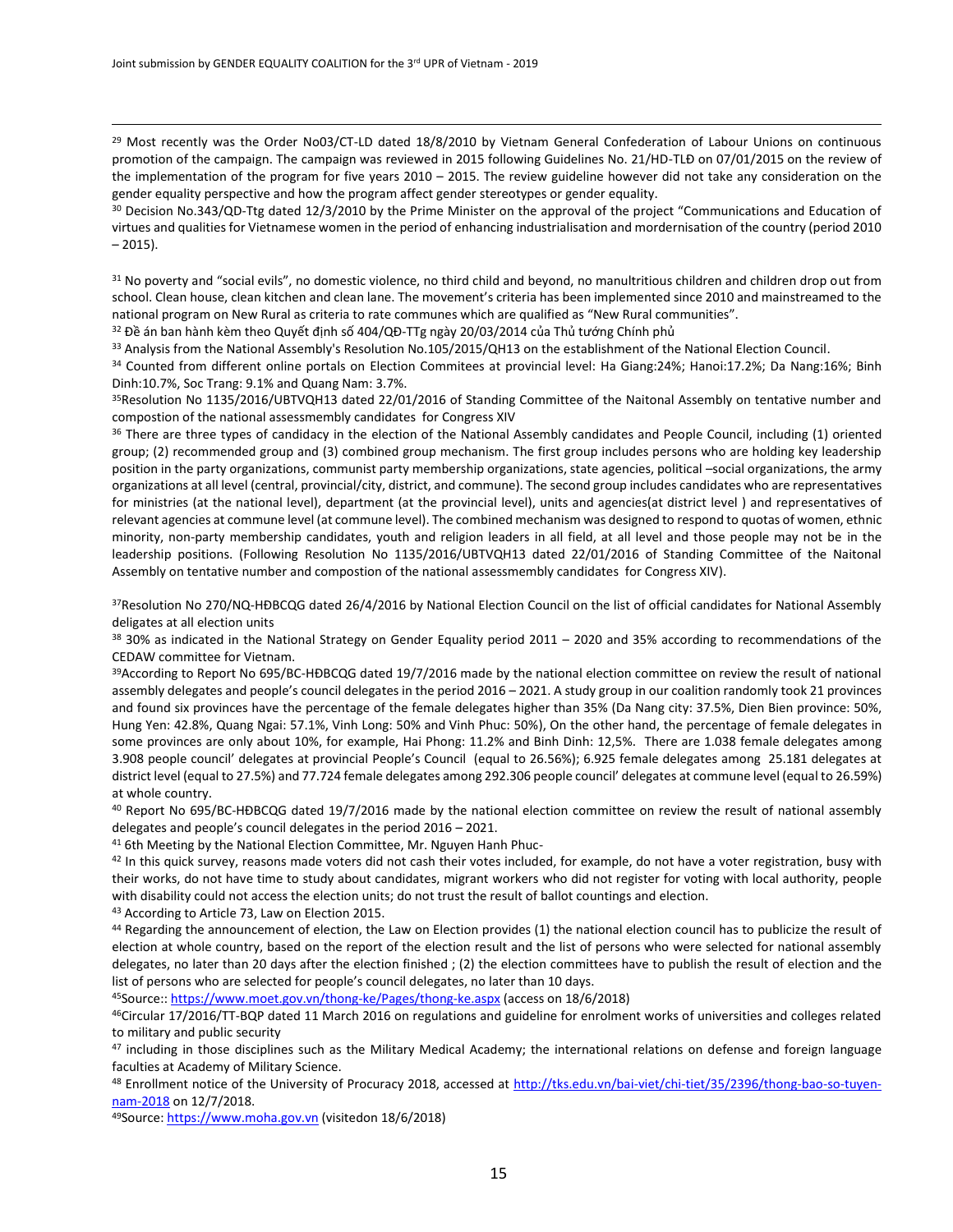50such as the Ministry of Defense Source: [http://www.mod.gov.vn](http://www.mod.gov.vn/) (visited on 18/6/2018); the Ministry of Public Security Source: [http://bocongan.gov.vn](http://bocongan.gov.vn/) (visited on 18/6/2018)

<sup>51</sup>Decree No. 38/2005/NĐ-CP enacted by the Government dated 18 March 2005 defining some measures ensuring public orders  $52$ Circular No. 09/2005/TT-BCA enacted by the Ministry of Public Security dated 5 September 2005 guiding the implementation of some

articles of Decree No. 38/2005/NĐ-CP 53Decision 76/2010/QĐ-TTg enacted by the Prime Minister dated 30 November 2010 on the organisation, management of international conferences and workshops in Vietnam

<sup>54</sup> Point 4.1 Article 4 Circular 09/2005/TT-BCA

 $\overline{a}$ 

<sup>55</sup> such as pavements, road beds, squares, economic and cultural facilities, spaces for community activities.

<sup>56</sup> The proposal on the organization of the international conferences should clearly state the reason and name of the organizers and purpose of such conference or seminar; time and avenue for holding conferences and seminars; Places of visit or survey (if any); format and technology to organize (in the case of online conferences and seminars); content, agenda and activities, side events of conferences and seminars; organizing members including Vietnamese agencies, foreign agencies and donors (if any); Participants: Number and composition of participants, including Vietnamese delegates anddalegates with foreign nationality; funding; (**Article 4.1 and 4.2).**

<sup>57</sup> The Department of Foreign Affairs and Department of Public Security of Hanoi and Thua Thien Hue province based the Decision 76/2010 / QD-TTg to issue a Dispatchto check the approval license of the workshop organized to commemorating the International Dayon Anti- corruption on 8/12/2017 in Ha Noi and to make an order to terminate the training on access to information on June 27, 2015 in Hue organized by women-led organizations and Gender equality, women's rights organizations.Also, under this decision, it took more than half a year to obtain an approval license to organize a trainingworkshop on ASEAN Human Rights Mechanism dated on 12-14 January, 2015, after being agreed by Ministry of Foreign Affairs, Ministry of Public Security, Office of the Human Rights Commission, Central Committee of External Relations of the CPV and Permanent Secretariat of the CPV.

<sup>58</sup>Decree No. 45/2010/NĐ-CP enacted by the Government dated 21 April 2010 stipulating the organisation, operation and management of associations According to Articles 6, 7, 9, 10, 12 and 13 of the Decree 45/2010 / ND-CP, the establishment of an association in Vietnam requires three compulsoryadministrative procedures, including (i) setting up anadvocateand lobbying committee which must be recognized by the Government; (ii) compiling a dossier of application for establishment and must obtain the approval from the Government, (iii) holding a congress and its establishing charter and the leader of that association must be approved by the Government. The current three-step administrative procedure does not show the respect for freedom of association, but rather creates more barriers to the excising of people's rights as well as the intervention of stateinto the internal affair of such association.

<sup>59</sup> Clause 1, Article 5 of Decree No. 45/2010 / ND-CP has created a "monopoly on association activities" with the stipulationthat "the main activities of an association shall not be duplicated with the main activities of the association that was legally established earlier." Decision 97/2009 / QD-TTg enacted by the Prime Minister dated 24 July 2009 on promulgation of the list of eligible areas to individuals establishing Science and Technology organisations. The Decision regulates 265 fields belonging to 7 specialized sectors (Including natural sciences, social sciences, humanities, science and technology, medical and pharmaceutical sciences and health, agricultural science, science and technology services) <sup>5959</sup>that individuals are allow to set up scientific and technological (S&T) organizations. This regulation restricts individual women from setting up scientific and technology organizations in a number of areas, including promoting gender equality and protecting human rights of women and girls.

<sup>60</sup>Decree No.93/2009/NĐ-CP enacted by the Government dated 22 October 2009 promulgating the regulations on management and use of foreign non-governmental grants prescribes some priority areas for using foreign non-governmental aid. Under the provisions of Article 3 Decree No. 93/2009/ND-CP, foreign non-governmental aids that shall be used to support the implementation of socio-economic development and humanitarian priority objectives of Vietnam over each period, mainly include a) Agricultural and rural development (including agriculture, irrigation, forestry and fisheries) in combination with hunger eradication and poverty alleviation; b) Development of social infrastructure (health, education and training, labuor, employment, population); c) environmental protection and management of natural resources, prevention and mitigation of the aftermaths of natural disasters and epidemics; d) Enhancing institutional, managerial, technical capacities and human resource development; technological transfer, capacity building for research and implementation; e) humanitarian activities; and a number of other areas as decided by the Prime Minister.

 $61$ Under Clause 1.a, Article 15 of Decree No. 93/2009 / ND-CP, the Prime Minister is competent to approve FNG aid/grants related to national security, defense, religion and the grants that directly support the elaboration of legal normative documents, policies, advocates falling under the promulgating competence of the Prime Minister and higher levels, the strategies, plannings and socio-economic development plans of the whole country, sectors and territories; The detailed list of categories of the used goods, equipment with simple structures; FNG aid amounts related to the import of automobiles and other means of transport. ; heads of State agencies, organizations', Chairs of People's Committees of provinces and cities under Central control, heads of Central agencies of various organization's

62Under Clause 1.b, Article 15 of Decree No. 93/2009/ND-CP, heads of State agencies and organizations, chairs of people's committees of provinces and cities under central authority, heads of central bodies under agencies of the Party, the National Assembly, ministries, ministerial-level agencies, government-attached agencies, Supreme People's Procuracy, Supreme People's Court, People's Committees of centrally-run provinces and cities; organizations under central bodies of Vietnam Fatherland Front, Vietnam General Confederation of Labour, Ho Chi Minh Communist Youth Union, Vietnam Farmers' Union, Vietnam Veterans' Association, Vietnam Women's Union, Vietnam Lawyers Association; Organizations belonging to associations or association coalition established under the decision of the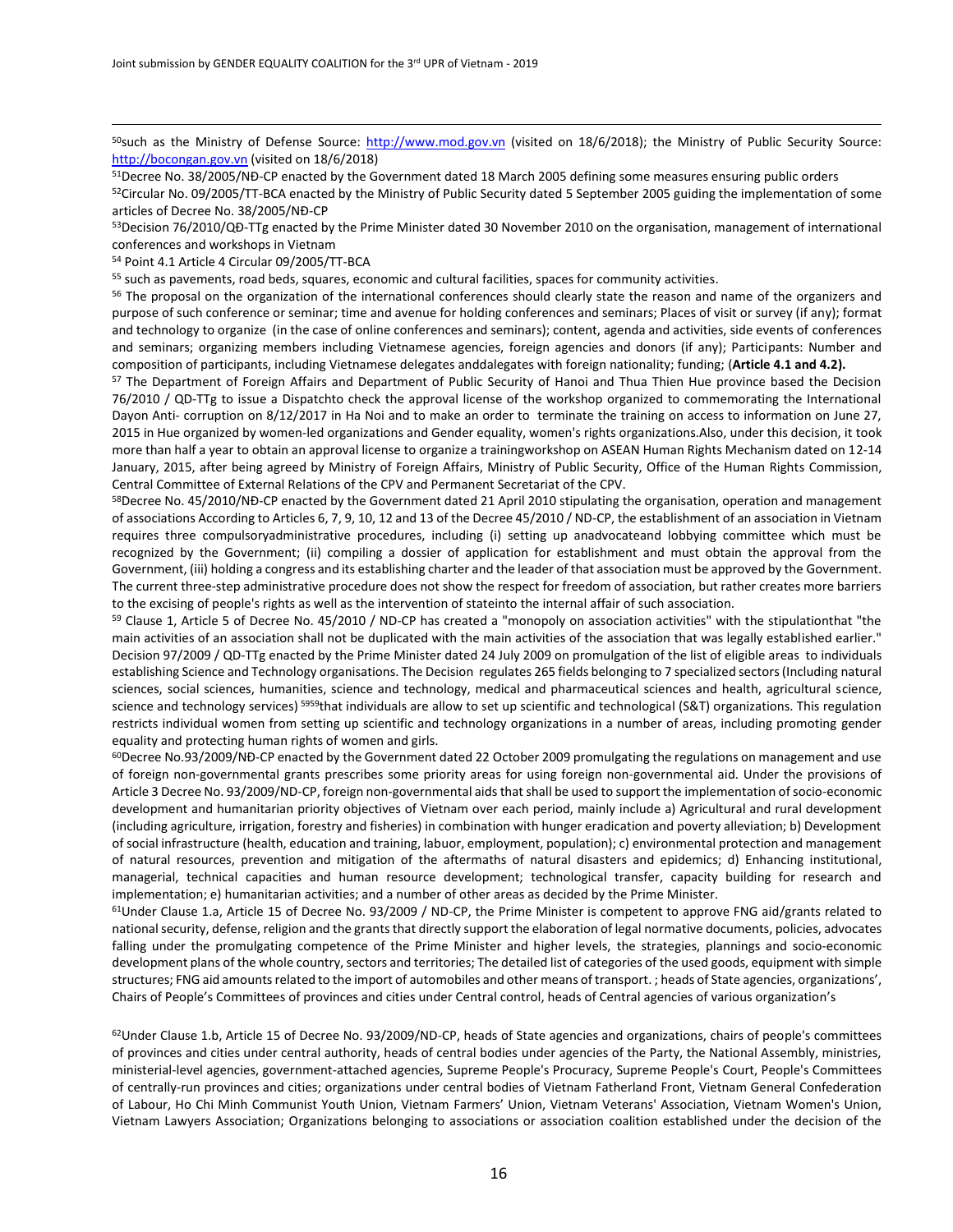$\overline{a}$ 

Prime Minister shall be authorized to approve used goods with simple structure that have more than 80% compared with the value of being newly used (verified in writing by the Donor) on the list approved by the Prime Minister mentioned in paragraph 2, Point a of this Clause; and Emergency relief amounts that have specific addresses.

63 Circular No. 07/2010/TT-BKH enacted by MPI dated 30 March 2010 guiding the implementation of Government Decree 93/2009/NĐ-CP promulgating regulations for management of foreign non-governmental aids.

64 Follow discussionat the Workshop on Decree 93/2007/NĐ-CP held by VUSTA on 11 August 2016, a count on 50 projects under VUSTA were approved in the first 6 months of 2016

65Article 13.3, Decree 97/2009/NĐ-CP on the enactment of the regulations on management and use of foreign non-governmental aids 66 Lê Quang Bình et al., 2016, Study on implementation of Decision 93/2009/NĐ-CP of grant recipients

<sup>67</sup> According to the survey, excuses for not approving or not yet approving the projects include: Local authorities refused to approve (28%), the contents of the projects were inappropriate and sensitive (22%), the concerned agencies disagreed (11%), the locations for project implementation are sensitive (6%) and no reason specified (11%). In 2017, at least 6 foreign non-governmental aid projects of the five women-led organizations were refused by lead agencies for the reasons not related to national security, public order and safety, protection of health or morals of the community as provided for in Clause 2 of Article 14 of the 2013 Constitution or the spirit of Article 22.1 of the ICCPR.

<sup>68</sup>Point 2 Article 8 of the Labor Code 2012 regulates that sexual harassment is one of prohibited acts. Point 1.c regulates **the right of employees to unilaterally terminate labor contracts in case** he/she is maltreated, sexually harassed or is subject to forced labor. The point 4 Article 182 regulates the **obligations of a domestic employee to** To denounce to competent agencies if the employer commits acts of mistreating, sexually harassing or forcing labor or other illegal acts. And the point 1 Article 183 regulates mistreating, sexually harassing, forcing labor and using violence against the domestic employee **are prohibited acts of an employer's domestic worker.**

69The Code of conduct for prevention of sexual harrassment at work was published by Ministry of Labor, Invalids and Social Affairs, Vietnam Trade Union and Vietnam Chamber of Commerce and Industry in 2015

<sup>70</sup> MOLISA và ILO. 2012. Report "Sexual harrassment in the workplace in Vietnam: overview and legal framework". Reported 51,3% women and girls experience at least one form of sexual harrassment in their lifetime, in which 52.3% experienced 2-5 times.

<sup>71</sup> CGFED, Action Aid, Molisa..2016 Safe Cities for women and girls.

<sup>72</sup> MOLISA và ILO. 2012. Report "Sexual harrassment in the workplace in Vietnam: overview and legal framework".

<sup>73</sup> Báo cáo Thành phố an toàn cho phụ nữ và trẻ em gái -2016 – CGFED, Action Aid, Molisa – Tr50

<sup>74</sup>Article 37 of the 2015 Civil Code stipulates "The sex reassignment shall comply with regulations of law. Each surged transgender has the right and obligation to apply for change of civil status affairs as prescribed in law on civil status affairs and has the personal rights in conformity with the transformed gender as prescribed in this Code and relevant laws".

75Article 17 of the Law on Health Insurance stipulates that an application for issuance of health insurance card includes copies of birth certificate or copies of Proof of Birth. Article 23 of the 2012 Labor Code stipulates that the contents of the labor contract must clearly state the full name, date of birth, sex, residence address, ID card number or other legal papers of workers. Article 30 of the 2006Law on Residence stipulates that the person who comes to register for temporary residence must produce their identity cards or the papers certified by the police security of the commune, ward or township where that person registered their permanent residence; Proof of ownership or use of the house; submission of the paper reporting on the changes in permanent residence, residential household members, household member declaration form; In cases where the lawful dwelling house was obtained through renting, borrowing or being put up by some individual, written consent must be obtained from the individual who agrees to lease, lend or put that person up.

<sup>76</sup> Luong The Huy – Pham Quynh Phuong, 2016, Is it because I am LGBT – iSEE, Hong Duc Publishing House, Hanoi.

<sup>77</sup>66.2% of lesbians, 55.4% of bisexual women, 61.5% of transgender women, 79.9% of transgender men that participated in the survey were scolded or verbally pressured by their family members; 64.4% of lesbians, 57.1% of bisexual women, 75% of transgender women, 86.7% of transgender men were forced to change their appearance and gestures. In schools, 61.7% of lesbians, 61.6% of bisexual women, 66.7% of transgender women and 74.0% of transgender that participated in the survey reported that they had heard, seen negative comments and actions from friends. In the health sector, 1.6% of lesbians, 3.9% of bisexual women, 9.1% of transgender women and 13.3% of transgender men participating in the survey were refused, encountered difficulties in emergency treatment. 35.5% of lesbians; 43.4% of bisexual women, 45.5% of transgender women and 58.4% of transgender men experienced over-curiosity about their personal affairs; about 5.8% of lesbians; 9.6% of bisexual women, 40.0% of transgender women and 26.1% of transgender men had their separate/distinctive needs that were not taken into account. In the employment sector, 47.9% of lesbians, 48.2% of bisexual women, 68.8% of transgender women, 65.8% of transgender men reported they had heard, seen negative remarks, actions from their colleagues. 8.6% of lesbians, 10.5% of bisexual women, 13.3% of transgender women, 14.1% of transgender men got fired from work. At the same time, 28.4% of lesbians, 24.3% of bisexual women, 53.3% of transgender women, and 59.7% of transgender men were rejected for work while being qualified.

<sup>78</sup>Article 4 of Decree No. 80/2017/ND-CP on safe, healthy, friendly educational environment and prevention and response to school violence, including sex education regulations stipulating that "It is required that teaching materials and learning materials would clearly specify 1. With regard to educational establishments: a)teaching and learning materials are consistent to the educational program's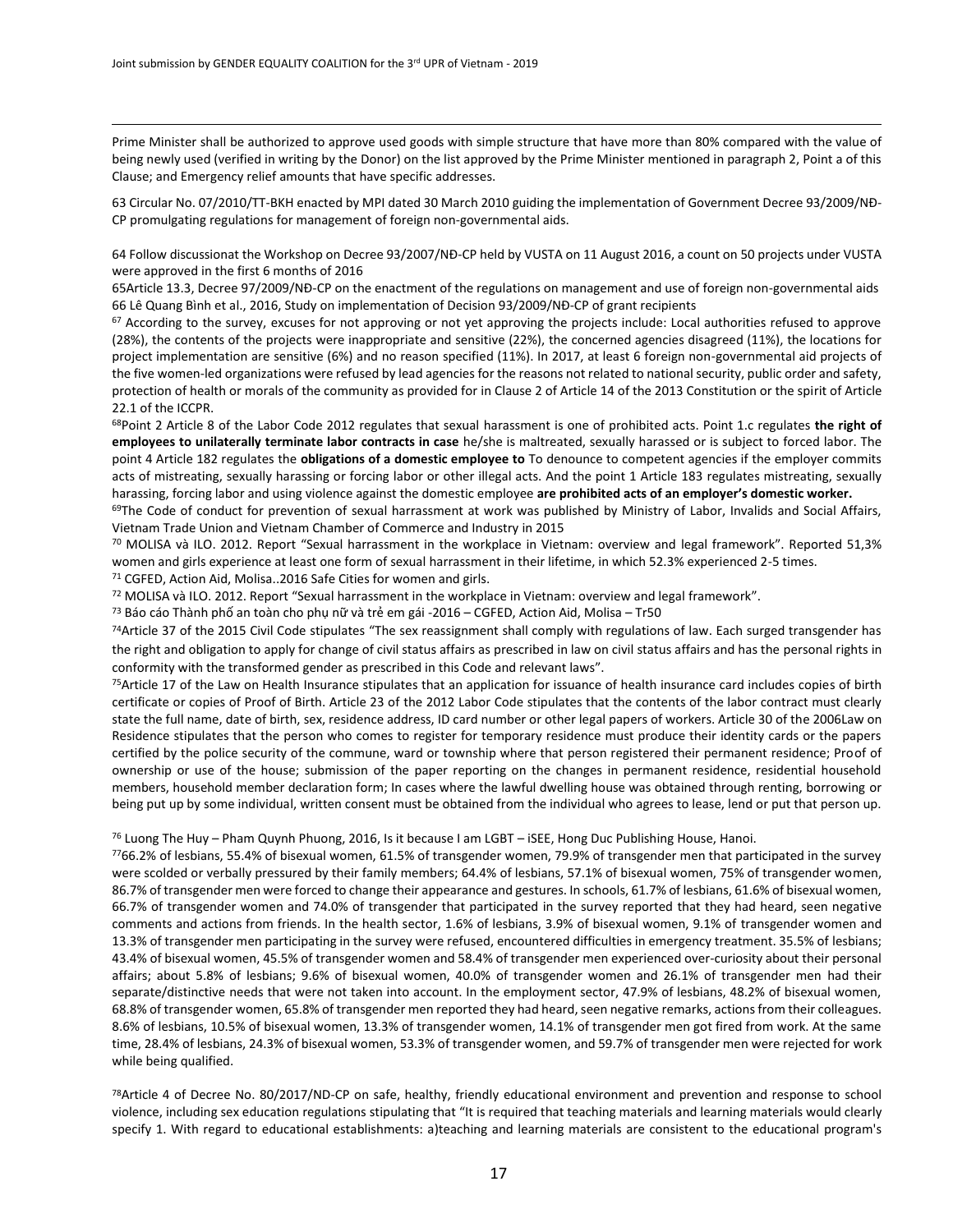$\overline{a}$ 

objectives and contents; ensure science, pedagogy, humanity and aesthetics; are appropriate with psychological characteristics of learners; do not contain elements that incite violence or pornography; are not contrary to the culture and history of Vietnam; are free from gender bias, discrimination; b) Having teaching and learning materials on education of ethics, lifestyle and life skills, education on law observance, sex education, injury and accident prevention and response, abuse prevention and response"

 $79$ The results of online survey on stigma, discrimination and violence against LGBTQ people at schools conducted by CCIHP in 2012 show that 40.7% reported to have experienced violence and discrimination at schools. The most common form of violence and discrimination they experienced was to be called in a derogatory manner (80.7%); followed by being attached with an insulting nickname (69.3%); then being sarcastically, ironically teased about styles of walking, talking, dressing, the way they love/like people of the same sex (66%); 18.9% had been beaten, kicked, which resulted in bruises, and 18.4% had their sexual parts palpated against their will. The major effects of violence at schools is learners' distraction (40.6%); and constantly stressful mind (47.2%). 34.9% of the participants in the survey who had experienced violence had the intention of committing suicide and half of them committed suicide attempts without success. Violence in the school setting also caused other effects on many people, such as making them feel constantly stressed and scared (55%); feel the hatred against themselves (50%); feel doubtful about who they are (37%); resulting in the loss of self-confidence (38%). The findings of the study "Being LGBT youth and adolescents in Vietnam" conducted by Save The Children in 2015are that up to 22.4% of them did not know where to seek for sexual health and reproductive health services, 21.2% did not have enough money to pay for the services, 14.1% did not have access to health facilities, 14.1% did not have time, 9.4% did not have ID cards.

80 Article 53 of the 2013 Constitution prescribes that "Land, water resources, mineral resources, resources in the sea and airspace, other natural resources, and property managed or invested in by the State are public property, owned by all the people, and represented and uniformly managed by the State".

81Study report "2013 Land Law, opportunities for EM peoples to get out of poverty" conducted by ActionAid Vietnam in 2014 for 3 provinces Haa Binh, Dak Lak and Dak Nong

82Reports prepared annually by UNDP, CECODES and Vietnam Fatherland Front as from 2009 covering 63 provinces and cities of Vietnam. 83Under the current regulations, the maximum fee rate shall not exceed VND 100,000 /certificate for new issuance, VND 50,000 / certificate for re-issuance, renewal/replacement or verfication of additions to LURC. Besides, people have to pay the associated fees namely the fees for measurement, cadastral mapping, evaluation/appraisal fees for issuing land use right. In adherence to the regulations, the rate of fee collection for measuring, drawing of cadastral maps shall not exceed VND 1,500/m2 and the appraisal fee for issuing land use right shall not exceed VND 7,500,000/dossierCircular 02/2014/TT-BTC dated 02 January 2014 guiding fees and charges under the deciding competence of People's Councils of centrally-run provinces and cities, a6, a7, point a, Clause 2, Article 3

84Report on "Socioeconomic status quo of 53 ethnic groups", CEMA, 2017, page 30

<sup>85</sup>Vietnam 2014 Multiple Indicator Cluster Survey – MICS 2014

86Report on "Exploring barriers to accessing maternal health and family planning services in ethnic minority communities" published by MOH and UNFPA in 2017, page 19.

8711 ethnic groups have the rate of below 50%, of which, the lowest one is La Hu (9.1%), followed by Ha Nhi (25.4%), Si La 25.5%), La Ha (31.9%), Mang (34.9%), and HMong (36.5%). Report on "Socioeconomic status quo of 53 ethnic groups", CEMA, 2017, page28 88Report on "Exploring barriers to accessing maternal health and family planning services in ethnic minority communities" published by MOH and UNFPA in 2017, page 47

89 especially La Hu, Si La, La Ha, Lu, Ar, Ha Nhi.Report on "Socioeconomic status quo of 53 ethnic groups", CEMA, 2017, page28 <sup>90</sup> Committee for Ethnic Minority Affairs' report on "*Socioeconomic status quo of 53 ethnic groups*" issued in 2017.

91Report on "Exploring barriers to accessing maternal health and family planning services in ethnic minority communities" published by MOH and UNFPA in 2017, page 44.

92Report on "Exploring barriers to accessing maternal health and family planning services in ethnic minority communities" published by MOH and UNFPA in 2017, page 40

93 Report on "Socioeconomic status quo of 53 ethnic groups", CEMA, 2017, page75

94Report on "Exploring barriers to accessing maternal health and family planning services in ethnic minority communities" published by MOH and UNFPA in 2017, page 28. 71% of women reported that they were using a contraceptive method. The most widely used modern contraceptive methods are contraceptive pill and intrauterine devide. Male sterilization is not applied and the use of condoms is limited, with a small variation among regions (1-5%)

95 Report on "Exploring barriers to accessing maternal health and family planning services in ethnic minority communities" published by MOH and UNFPA in 2017, page 28

<sup>96</sup> Article 2, Law on Persons with Disabilities 2010 stipulates that a person with disabilities means a person who is impaired in one or more body parts or suffers functional decline manifested in the form of disability which causes difficulties to his/her work, daily life and study.

97Article 14 Decree 28/2012/NĐCP stipulates that it must be ensured that by 2015, at least one carriage in the North-South interprovincial passenger train must ensure technical standards on accessible transport; By 2020, at least one carriage in a passenger train on all lines/routes will have had to ensure technical standards on accessible transport. Participating units in public transport shall be responsible for arranging equipment, tools and personnel to assist passengers with disabilities to conveniently get on and off means of transport. The aid/assistance scheme must be notified at railway stations, embarkation and disembarkation stations at the easily noticeable places; Units engaged in public transport shall be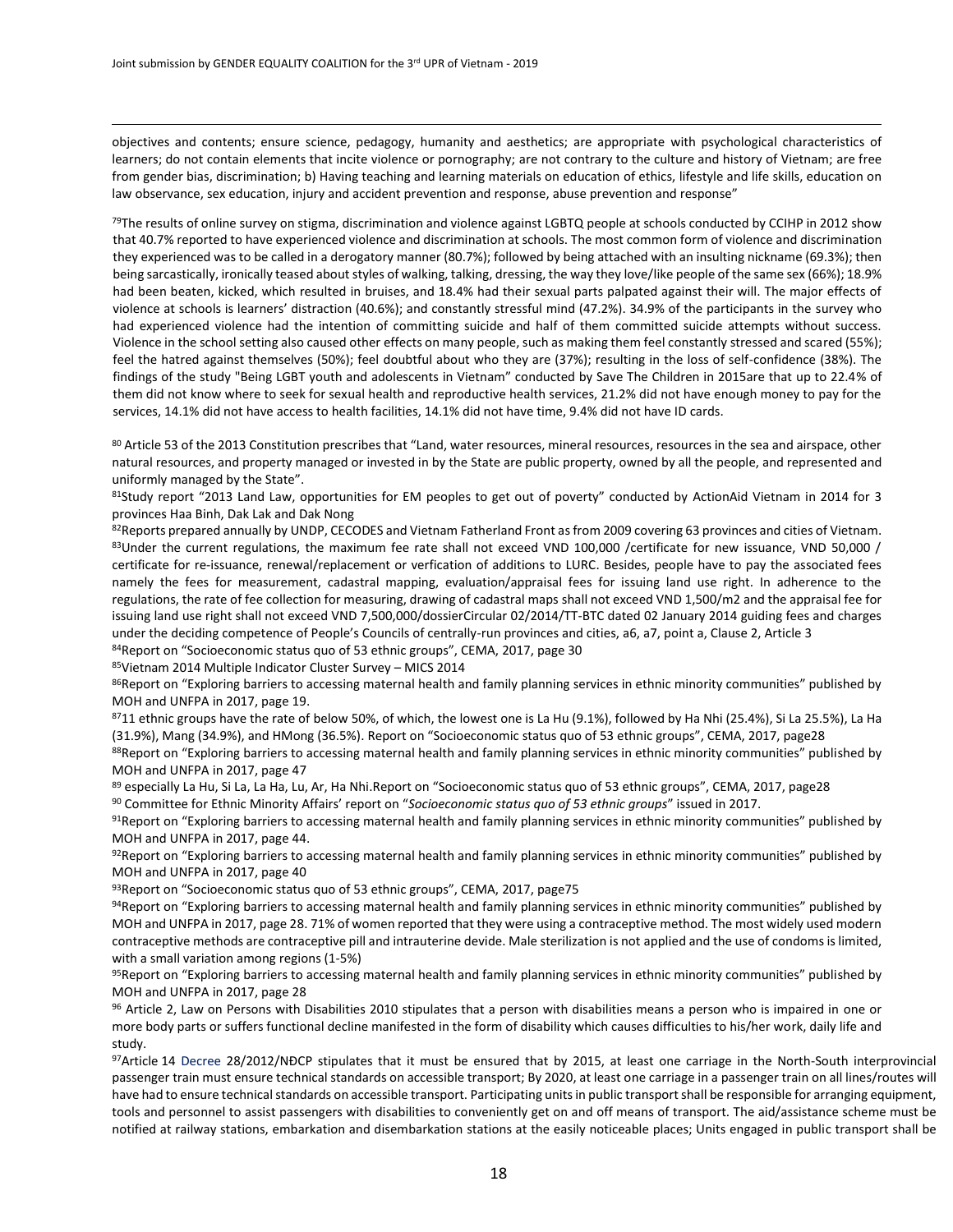responsible for reviewing, accounting and evaluating the actual situation of means of public transport that have not yet met the technical standards on accessible transport, elaborating plans to equip and renovate means of public transport to ensure technical standards on accessible transport that fall under their scope of management.

<sup>98</sup> https://www.vietnamairlines.com/vn/vi/plan-book/book-flight-now/special-deals/special-deals-detail/vietnam/cac-loai-gia-ve-dacbiet/gia-ve-cho-nguoi-khuyet-tat

 $99$ Decree No. 65/2018/ND-CP of the Government dated 12/5/2018 detailing the implementation of a number of articles of the Law on Railways, promulgated by the Government, including the regulation on fare reduction and exemption for beneficiaries of social policy. 100 Source[: https://dsvn.vn](https://dsvn.vn/) (Accessed on 26/6/2018)

 $101$  On the basis of the provisions of Article 21 $101$  and Article 24 $101$  of the Law on Gender Equality 2006, the Minstry of Finance introduced Circular No. 191/2009/TT-BTC guiding the management and use of funds for gender equality and for the advancement of women. Clause 5, Article 8 of the Law on State Budget 2015 only stipulates priority budget allocations for the achievement of gender equality objectives and the implementation of other policies. The Law on Public Investment 2014 sets out principles and classifies investment portfolios according to various investment areas and scales.

<sup>102</sup>Speaking at the Debate entitled "Gender responsive budget–awareness and reality" organised on March 26, 2018 by the Governance for Comprehensive Growth Project, deputy head of the Office of National Assembly's Department of Finance – Budget, Nguyen Minh Tan said "Gender responsive budgeting is a novel matter in Vietnam and is understood differently. A big challenge facing Vietnam's gender responsive budget is the lack of specific instructions in developing and implementing the budget, as well as staff specialised in gender issues or gender responsive budget" (Source:

#### [http://www.molisa.gov.vn/vi/Pages/chitiettin.aspx?IDNews=27675v](http://www.molisa.gov.vn/vi/Pages/chitiettin.aspx?IDNews=27675)iewed on June 6, 2018)

#### <sup>103</sup>Document No. CEDAW/C/VNM/CO/7-8

 $\overline{a}$ 

104 According to the Law on Investment 2014, tax incentives are available for investment in 30 encouraged areas and 27 areas eligible for special preferential treatment. Regarding goegraphical area, tax incentives apply to areas eligible for preferential treatment, including districts and towns of 53 provinces among 63 provinces and cities nationwide. Additionally, high-tech zones, economic zones, industrial zones and export processing zones are eligible for tax incentives. Accordingly, Vietnam has offered high tax incentives for investment projects in underdeveloped areas and for investment projects in certain areas such as agriculture, agricultural and aquatic product, nevertheless, these areas still find it hard to attract investment whereas investment in agriculture remains limited.

<sup>105</sup> UN Women, Discussion paper on gender equality and taxation in Vietnam – issues and recommendations, 2016

<sup>106</sup>Source[: http://europa.eu/rapid/press-release\\_MEMO-17-5122\\_en.htm](http://europa.eu/rapid/press-release_MEMO-17-5122_en.htm) (Viewed July 6, 2018)

107including the Law on Corporate Income Tax, the Law on Value Added Tax, the Law on Personal Income Tax, the Law on Special Consumption Tax, and the Law on Natural Resources Tax . The Ministry of Finance submitted to the Prime Minister Official Document No. 4191/BTC-CST dated March 30, 2017 to consider the amendments to five existing tax laws, including the Law on Value Added Tax, the Law on Special Consumption Tax, the Law on Corporate Income Tax, the Law on Personal Income Tax and the Law on Natural Resources Lax. On that basis, on April 19, 2017 the Government Office issued Official Document No. 3964/VPCP-PL in which the Prime Minister asked "the Ministry of Finance to coordinate with the Ministry of Justice and relevant bodies to develop the Draft Law on revising and amending some articles of the Law on Value Added Tax, the Law on Special Consumption Tax, the Law on Corporate Income Tax, the Law on Personal Income Tax and the Law on Natural Resources Laxto submit to the Government for a report to the National Assembly Standing Committee to be included in the National Assembly's Law and Ordinance Building Programme 2018 in accordance with the Law on Promulgation of Legal Normative Documents".

<sup>108</sup>Experimental research defining causes leading to gender pay gap by the Ministry of Labour, Invalids and Social Affairs in 2015 shows that in the 2004 – 2014 period, there was a big pay gap between female and male workers. In 2004 the average wage of female workers was only ¾ of men, in the 2012 - 2014, the difference narrowed a bit but at snail's pace – about 20% in 2012. Gender-based income inequality in urban areas is higher than that in rural areas. The gap is likely to widen in high-skilled working groups: if the income of the unskilled female workers is only 8.1% lower than male workers of same level, the difference is 19.7% among university graduates and those with postgraduate education. In terms of employment status, gender pay gap is found in almost all working groups, except for the group of female workers who are owners of production and business establishments.<sup>108</sup> Study by conducted by Vietnam Institute for Economic and Policy Research (VEPR), OXFAM and the Centre for Education Promotion and Empowerment of Women (CEPEW)

109 According to the Population Census 1999, in all over the country, the rate of illiterate women and illiterate men accounted for 11.8% and 5.69%, respectively. In the rural area, this figure was 13.5% and 6.59%, respectively. Out of the total number of adolescents who have never attended school, ethnic minority adolescents accounted for 52%, of which the proportion of female adolescents who have never attended school was at the highest level of 19% while this figure of male adolescent was 10% and the proportion of Kinh adolescents who have never attended school was 2%. A national report on education for all in Vietnam released by the Ministry of Education and Training (MOET) in 2015 shows that in the period 2000 - 2013, although the proportion of girls enrolled in primary education was higher than boys but the proportion of girls enrolled in lower secondary education was lower than boys and lower than the average.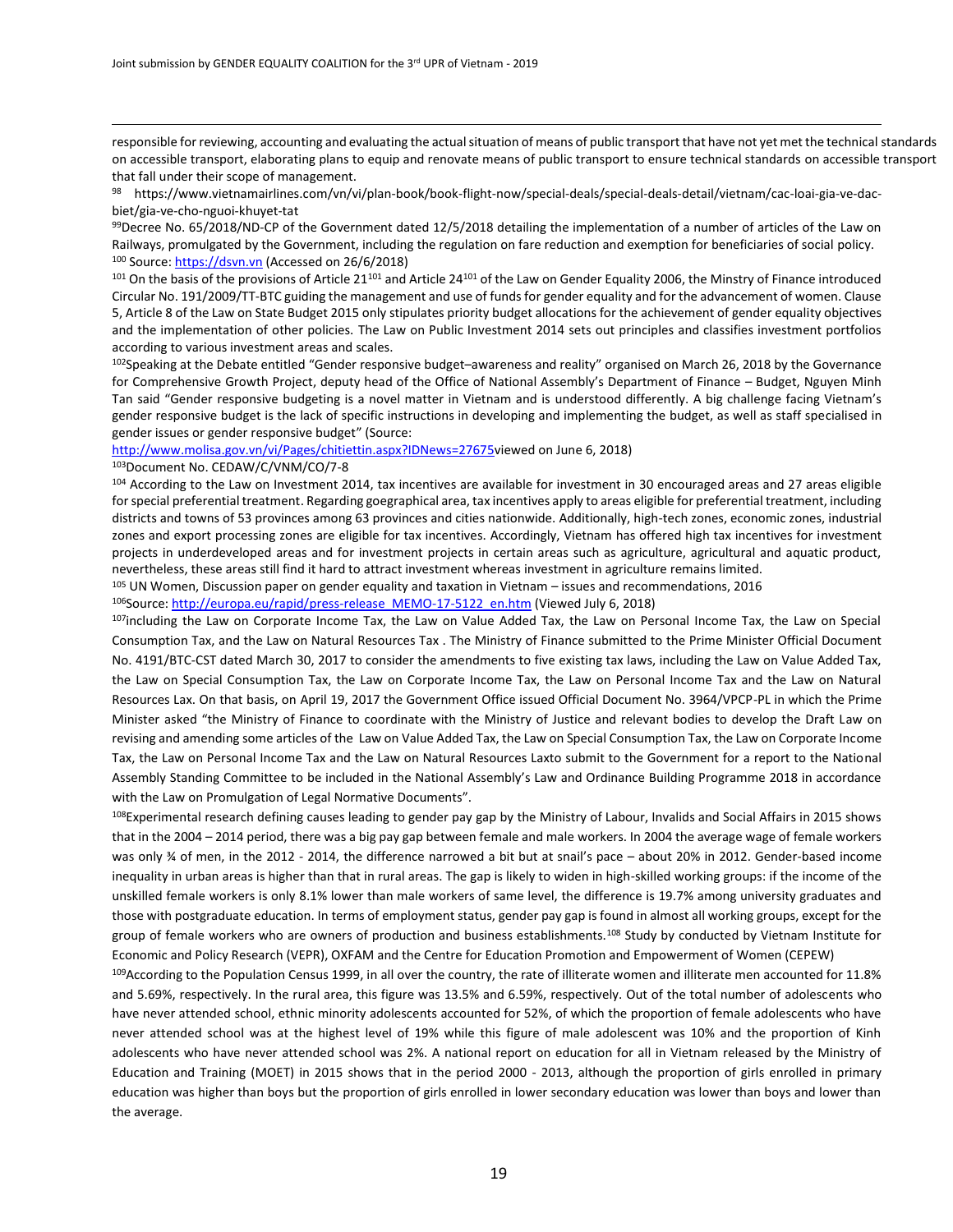<sup>110</sup>The empirical study on the gender-based wage gap reasons of MOLISA in 2015 shows that, on the low qualification basis, female workers in sectors that do not require high qualifications such as agriculture - forestry and fishery, services, always account for a high proportion. Their jobs are unstable and vulnerable

111Female workers also accounted for the majority of the unemployed: in the unemployed, untrained worker category, women accounted for 57.3% and in the category of trained workers, women accounted for 50.2%. In particular, the proportion of female workers in the unemployed group has a university degree of 55.4%. This indicates that access to employment for female workers is more limited than for men in most categories, especially in the lowest and highest ones. Report: Gender equality and taxation in Vietnam - Issues and recommendations made by UN Women in 2016 show that the retirement age of female workers which is lower than that of male workers also impacts on women's income. Being retired at this age makes women less likely to engage in income-generating activities while pension benefits are lower than for men of the same age.

<sup>112</sup>Ministry of Labor, Invalids and Social Affairs, 2014

 $\overline{a}$ 

<sup>113</sup>PM's Decision No. 56/2011/QD-TTg on Promulgation of the set of national indicators on gender-related development statistic dated 14/10/2011

<sup>114</sup> Report of the Study on gender responsive budgeting in Vietnam conducted by UN Women and WiPPA in 2015